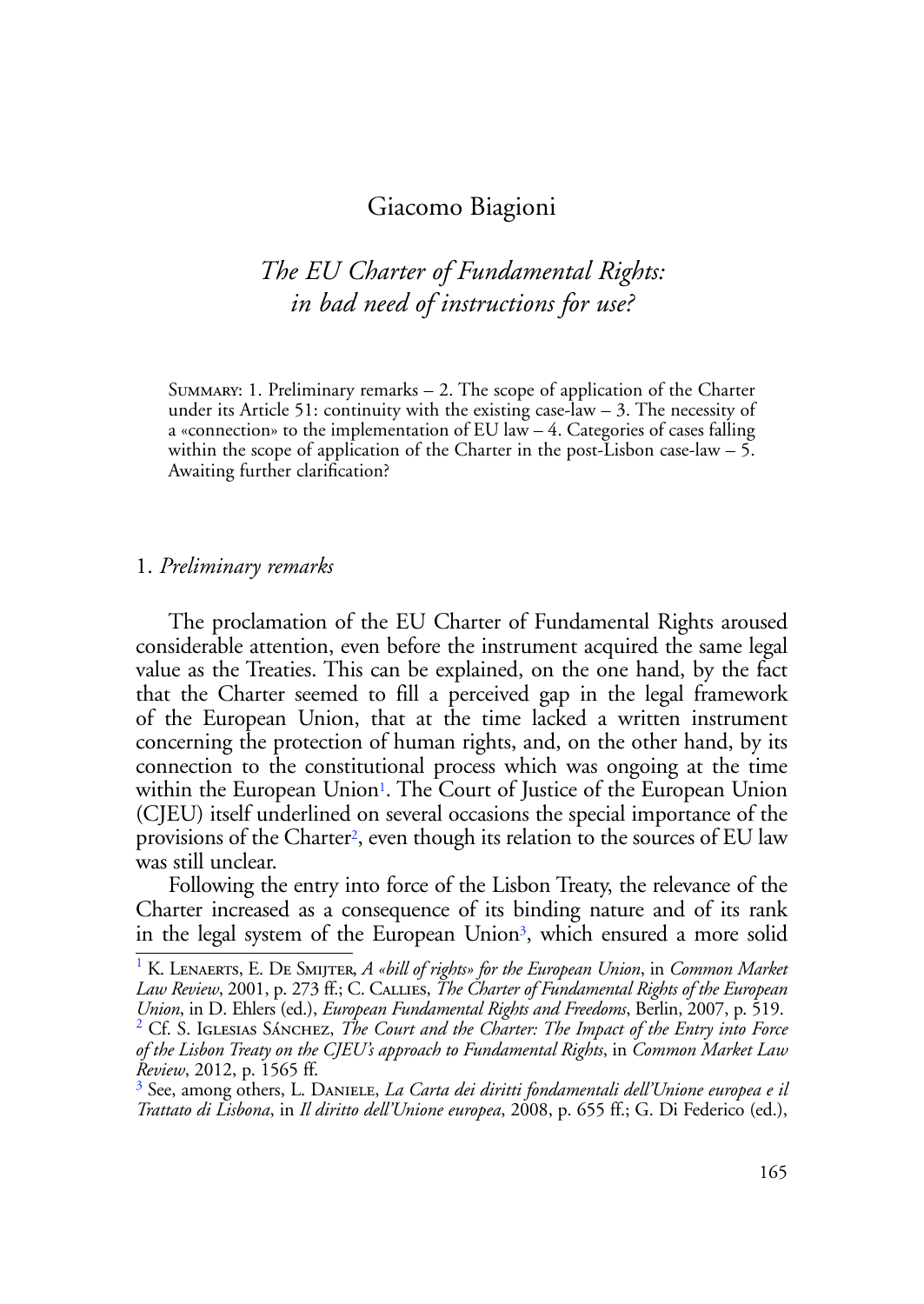foundation for the use of the Charter. In the new legal framework established by the Lisbon Treaty the Court of Justice was able to draw some conclusions about the functions that the Charter can be expected to perform4.

Firstly, as part of EU primary law, the compliance with the Charter is a condition of validity of EU secondary law: therefore, the Court is empowered to annul acts enacted by the European institutions that infringe principles related to the protection of fundamental rights and enshrined in the Charter<sup>5</sup>. For the same reason, the Charter may also have a significant impact on the interpretation of other sources of EU law<sup>6</sup>: while it is a common method to require an interpretation of EU acts in accordance with primary law7, the use of the Charter as an interpretative tool seems to disclose broader opportunities and in some cases it may lead to outcomes that can be seen as a departure from the literal meaning of certain provisions<sup>8</sup>.

In addition, as can be inferred from various judgments of the Court of Justice, the Charter may play a crucial role even *vis-à-vis* domestic law. On the one hand, in several cases it was held that some provisions of the Charter may contain rules to be directly applied by domestic courts in the

 $6$  This may also include the interpretation of other rules of primary law in accordance with the Charter: see Court of Justice, judgment of 29 March 2012, C-500/10, *Belvedere Costruzioni*; 17 December 2015, C-419/14, *WebMindLicenses*; judgment of 5 December 2017, C-42/17, *M.A.S. e M.B*. <sup>7</sup>

 Cf. F. Bestagno, *I rapporti tra la Carta e le fonti secondarie di diritto dell'UE nella giurisprudenza della Corte di giustizia*, p. 274 ff. <sup>8</sup>

 See, in particular, CJEU, 5 April 2016, joined cases C-404/15 e C-659/15 PPU, *Aranyosi and Căldăraru*; CJEU, 25 July 2018, C-216/18 PPU, *LM*, both concerning the European Arrest Warrant, established by the Council Framework Decision 2002/584/JHA of 13 June 2002 [2002] OJ L 190, p. 1. The two judgments held that some additional grounds for non-execution of a European Arrest Warrant could be derived from the need to protect fundamental rights enshrined in the Charter. See also M. Hong, *Human Dignity, Identity Review of the European Arrest Warrant and the Court of Justice as a Listener in the Dialogue of Courts:* Solange-III *and* Aranyosi, in *European Constitutional Law Review*, 2016, p. 549 ff.; A. Torres Pérez, *A Predicament for Domestic Courts: Caught between the European Arrest Warrant and Fundamental Rights*, in B. de Witte, J.A. Mayoral, U. Jaremba, M. Wind and K. Podstawa (eds), *National Courts and EU Law. New Issues, Theories and Methods*, Cheltenham, 2012, p. 191 ff.

*The EU Charter of Fundamental Rights: from Declaration to Binding Instrument*, Dordrecht, 2011; S. Iglesias Sánchez, *The Court and the Charter: the Impact of the Entry into Force of the Lisbon Treaty on the CJEU's Approach to Fundamental Rights*, in *Common Market Law Review*, 2012, p. 1565 ff. <sup>4</sup>

F. Bestagno, *I rapporti tra la Carta e le fonti secondarie di diritto dell'UE nella giurisprudenza della Corte di giustizia*, in *Diritti umani e diritto internazionale*, 2015, p. 259 ff. <sup>5</sup>

For a prominent example, cf. CJEU, 1st March 2011, C-236/09, *Association Belge des Consommateurs Test-Achats*. <sup>6</sup>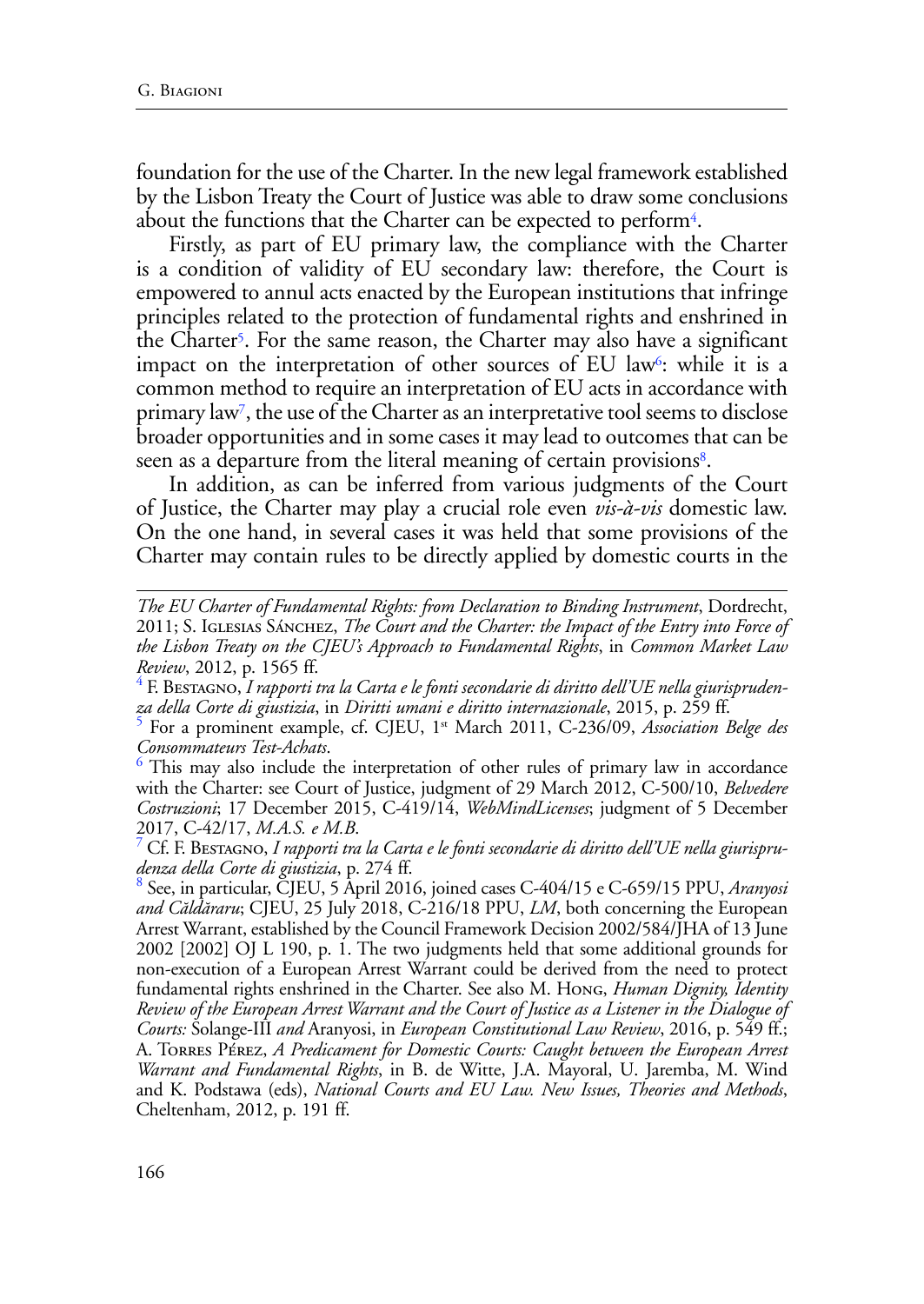proceedings before them, even leading them to set aside conflicting national rules<sup>9</sup>, also in disputes between two private parties<sup>10</sup>. However, the Court seems reluctant to conclude that all the provisions of the Charter have the potential for direct application by domestic courts<sup>11</sup>. On the other hand, the Court has taken the view that the Charter is to be considered in the interpretation and in the application of domestic rules<sup>12</sup>, in order to ensure their compatibility with the needs underlying the protection of fundamental rights. In those cases, as the formula goes, the Court «must provide all the guidance as to interpretation needed in order for the national court to determine whether that legislation is compatible with the fundamental rights the observance of which the Court ensures»13.

In the wake of the new rank of the Charter in the EU legal system<sup>14</sup>, a significant rise in the number of references to that instrument in the case-law of the Court of Justice has clearly occurred<sup>15</sup>. One of the main reasons for this trend is that increasingly national courts tend to raise preliminary questions concerning the interpretation of its provisions<sup>16</sup>. In fact, they seem to perceive the EU Charter of Fundamental Rights as an all-encompassing constitutional tool, having the same characteristics as national Constitutions: therefore, they seem to consider that a reference to the Charter can be relevant whenever they are called upon to assess the compatibility of a national rule with the

<sup>9</sup> See, for instance, CJEU, 22 January 2019, C-193/17, *Cresco Investigation*, para. 80; CJEU, 6 November 2018, joined cases C-569/16 and C-570/16, *Bauer*, para. 91.

<sup>&</sup>lt;sup>10</sup> It is by now clear that the Court of Justice deems it possible that domestic courts apply at least some of the provisions contained in the Charter even when the dispute concerns two private parties: see, in particular, CJEU, 17 April 2018, C-414/16, *Egenberger*, para. 76, with regard to Article 21 of the Charter; CJEU, 6 November 2018, C-684/16, *Max-Planck-Gesellschaft*, para. 79, with regard to Article 31 of the Charter. 11 CJEU, 15 January 2014, C-176/12, *Association de mediation sociale*, para. 48. For a

commentary, see E. Frantziou, Case C-176/12, *Association de Médiation Sociale: Some Reflections on the Horizontal Effect of the Charter and the Reach of Fundamental Employment* 

*Rights in the European Union*, in *European Constitutional Law Review*, 2014, p. 332 ff.<br><sup>12</sup> CJEU, 10 July 2014, C-198/13, *Julian Hernández*, para. 32; CJEU, 9 March 2017, C-406/15, *Milkova*, para. 54 ff.<br><sup>13</sup> See e.g.

See, e.g., CJEU, 26 September 2013, C-418/11, *Texdata Software*, para. 72; CJEU, 13 December 2017, C-403/16, *El Hassani*, para. 33.<br><sup>14</sup> For a general recollection of the EU system for the protection of fundamental rights after

the Lisbon Treaty, see Daniele, *La protezione dei diritti fondamentali nell'Unione europea dopo il Trattato di Lisbona: un quadro di insieme*, in *Il diritto dell'Unione europea*, 2009, p. 645 ff. <sup>15</sup> S. Morano-Foadi, S. Andreadakis, *Reflections on the Architecture of the EU After the* 

*Treaty of Lisbon: The European Judicial Approach to Fundamental Rights*, in *European Law Journal*, 2011, p. 599 ff.

<sup>16</sup> See the data contained in European Commission, *2017 Report on the application of the EU Charter of Fundamental Rights*, available at ec.europa.eu, p. 26.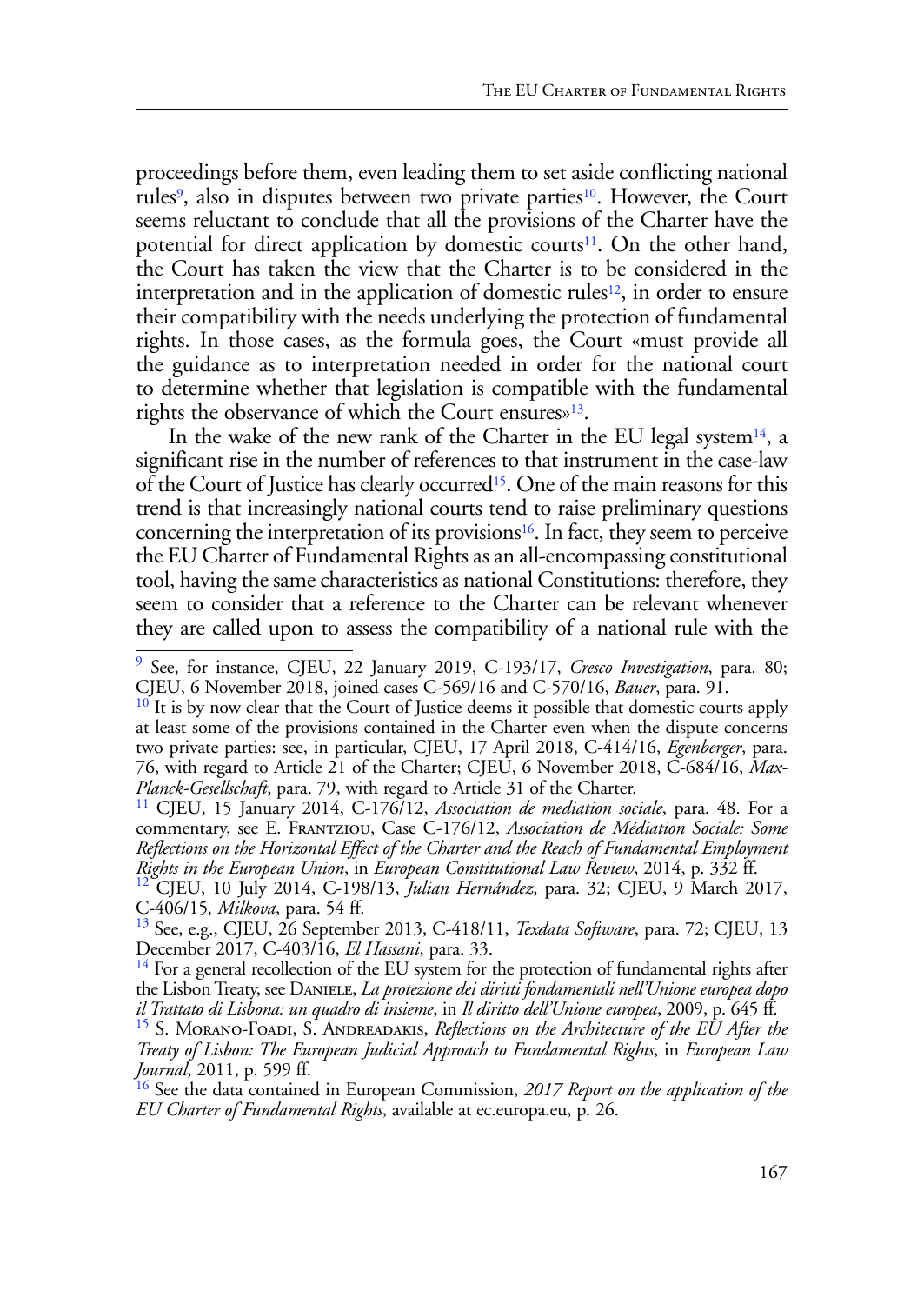principles concerning the protection of fundamental rights, according to the technique of the alternative use of the preliminary ruling<sup>17</sup>.

This assumption has propelled a relatively large set of cases in which the Court of Justice of the European Union ruled that the preliminary questions raised by national courts were inadmissible<sup>18</sup>.

In some cases, the inadmissibility of the questions stemmed from a clear irrelevance of EU law with regard to the facts submitted by the referring court. For instance, in *Semeraro* the Court dealt with a case of abusive language during a football match between two local Italian teams<sup>19</sup>: the referring court submitted that the national legislator had decriminalised the corresponding criminal offense, claiming that this could lead to a violation of several rights protected by the Charter. Likewise, in *Demarchi* the Court was requested to give a preliminary ruling on the compatibility of purely national rules, concerning the enforcement of domestic judgments in matters of just satisfaction for the excessive length of proceedings, with the right to an effective remedy laid down in Article 47 of the Charter<sup>20</sup>.

In other cases, the situation appeared to be more nuanced. In *Consorzio Italian Management,* the referring court suggested that national law could be considered as incompatible with Article 16 of the Charter, insofar as it did not provide for price revision in a procurement procedure abstractly included in the scope of Directive 2004/17/EC of the European Parliament and of the Council of 31 March 2004 coordinating the procurement procedures of entities operating in the water, energy, transport and postal services sectors $21$ . On the contrary, the Court of Justice held that it was not competent to provide the requested interpretation of the Charter, since the Directive did not place any obligation on the Member State as to price revision; consequently, the issue was outside the scope of EU law. In *Iida* the Court ruled that the situation of a third-country national did not fall within the scope of EU law, even though the national measure at issue was intended to implement Directive 2004/38/EC of the European Parliament

<sup>&</sup>lt;sup>17</sup> See also, concerning the so-called "citizens' infringement procedure", P. PESCATORE, Van Gend en Loos*, 3 February 1963 – A View from Within*, in L.M. Poiares Pessoa Maduro, L. Azoulai (eds), *The Past and Future of EU Law*, Cambridge, 2010, p. 3 ff.; B. DE WITTE, *The preliminary ruling dialogue: three types of questions posed by national courts*, in B. de Witte, J.A. Mayoral, U. Jaremba, M. Wind and K. Podstawa (eds), *National Courts and EU Law New Issues, Theories and Methods, Cheltenham, 2012, p. 15 ff.*<br><sup>18</sup> In the same vein, S. IGLESIAS SÁNCHEZ, *The Court and the Charter*, p. 1588 f.<br><sup>19</sup> CJEU, order 13 December 2016, C-484/16, *Semeraro.*<br><sup>20</sup> CJEU, order

CJEU, 4 June 2020, C-32/20, *Balga*.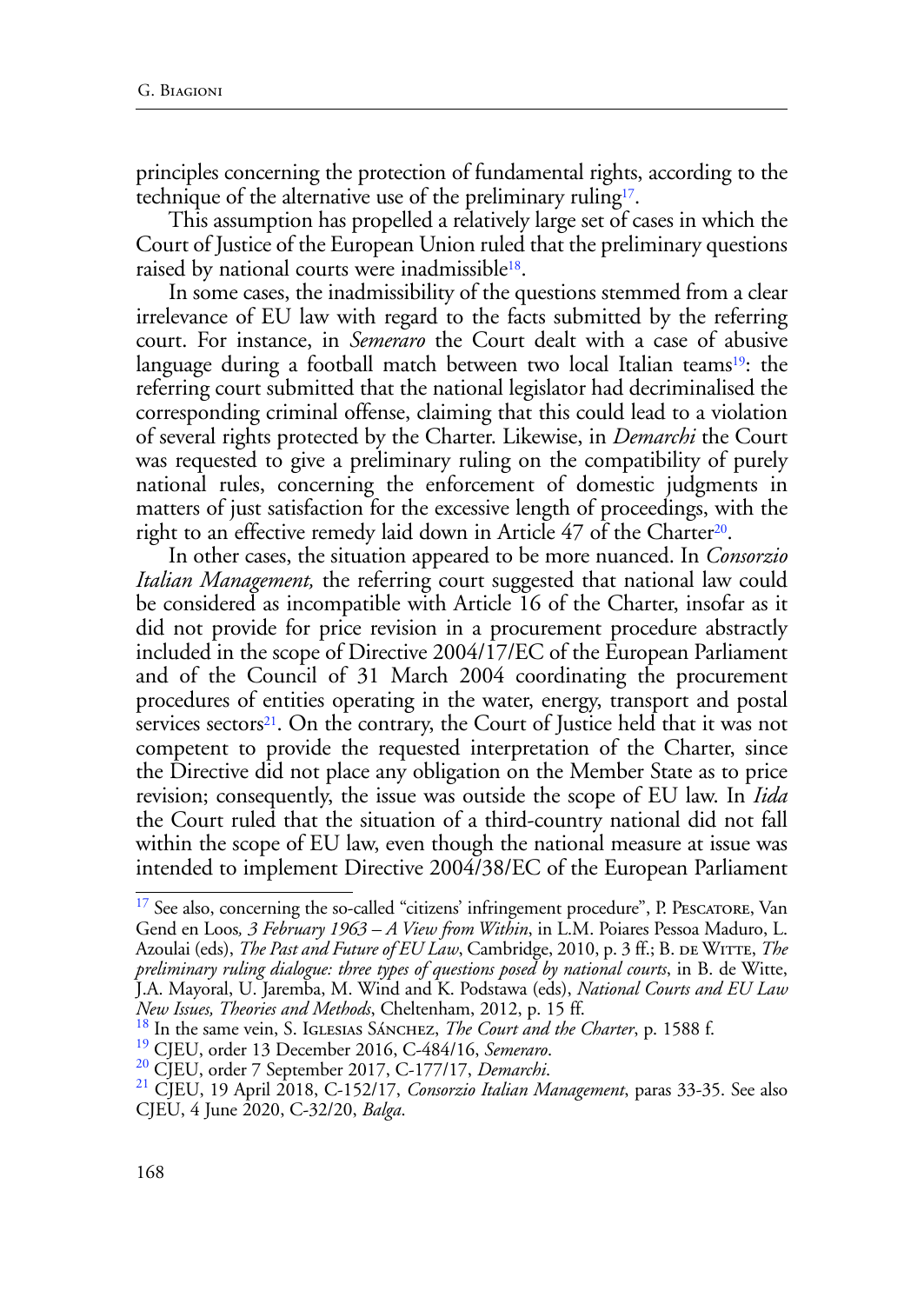and of the Council of 29 April 2004 on the right of citizens of the Union and their family members to move and reside freely within the territory of the Member States<sup>22</sup>: nonetheless, the Court emphasised that the thirdcountry national did not satisfy the requirements established by EU law in order to invoke the application of the Directive.

The above-mentioned cases clearly show that domestic courts are still in need of guidance with regard to the scope of application of the Charter of Fundamental Rights and to the competence of the Court of Justice in interpreting the Charter itself. Therefore, it is useful to shortly illustrate the solutions adopted so far by the Court of Justice in handling preliminary questions regarding the interpretation of the Charter, when the connection of the case to the scope of the Charter was not beyond any doubt.

### 2. *The scope of application of the Charter under its Article 51: continuity with the existing case-law*

Article 51 of the Charter of Fundamental Rights governs the applicability of its provisions, stating that they «are addressed to the institutions, bodies, offices and agencies of the Union with due regard for the principle of subsidiarity and to the Member States only when they are implementing Union law». Accordingly, whereas no doubt may arise as to the relevance of the Charter for the validity or the interpretation of EU acts, a clear limitation is set as to its interaction with domestic law<sup>23</sup>. The Explanations<sup>24</sup> clarify that the latter rule was derived from a principle set forth by the caselaw of the Court of Justice, according to which Member States are under a duty to respect human rights when they are acting under EU law25.

<sup>&</sup>lt;sup>22</sup> CJEU, 8 November 2012, C-40/11, *Iida*, paras. 79-81. For a similar case, see CJEU, 22 May 2014, C-56/13, *Érsekcsanádi Mezőgazdasági*, paras 54-56.

<sup>&</sup>lt;sup>23</sup> On the drafting history of Article 51, see, among others, R. ALONSO GARCÍA, *The General Provisions of the Charter of Fundamental Rights of the European Union*, in *European Law Journal*, 2002, p. 492 ff.; P. EEckhout, *The EU Charter of Fundamental Rights and the Federal Question*, in *Common Market Law Review*, 2002, p. 945 ff. On the interpretation of the provision, see also N. Lazzerini, *La Carta dei diritti fondamentali dell'Unione europea: i limiti di applicazione*, Roma, 2018, p. 183 ff.<br><sup>24</sup> Explanations Relating to the Charter of Fundamental Rights, 2007/C 303/02, [2007]

*OJ* C303, p. 17 ff.

<sup>&</sup>lt;sup>25</sup> On the principle, see the contributions contained in L.M. Poiares Pessoa Maduro, L. Azoulai (eds), *The Past and Future of EU Law*, Cambridge, 2010: F.G. JACOBS, Wachauf *and the Protection of Fundamental Rights in EC Law*, p. 133 ff.; D. Chalmers, *Looking Back*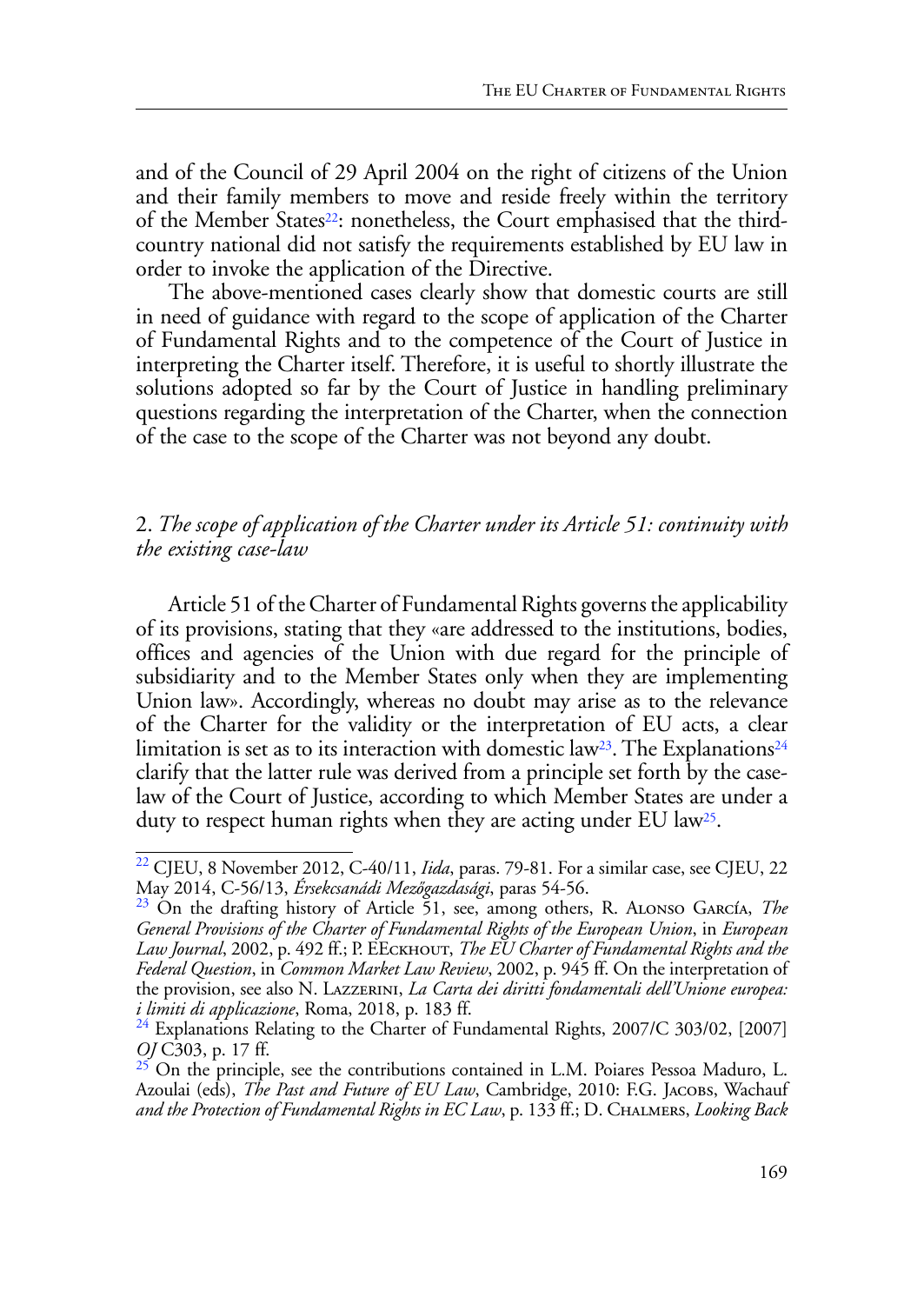In fact, in the pre-Lisbon legal framework it was up to the Court of Justice, that had developed the principles underlying the protection of fundamental rights by way of judicial interpretation, to set the boundaries of their application. In so doing, the Court referred to the above-mentioned principle; however, it never gave a complete clarification as to when a situation could be considered as falling outside or within the scope of EU law, even though its case-law did provide some hints.

First, in a seminal case<sup>26</sup> the Court pointed out that Member States were called upon to protect fundamental rights, as recognised by the Court through general principles of EU law, when they were implementing an EU legislative act<sup>27</sup>. In that context, the notion of «implementation» of EU law was not confined to national rules transposing EU law or ensuring its enforcement; rather, it was broadly interpreted, in order to also include situations in which the Member State avails itself of national procedural rules in matters partially governed by EU law28.

Secondly, the Court stressed that, when a Member State enacts domestic legislation relying on a derogation provided for in EU primary law, it must be satisfied that the domestic measure does not conflict with the need to protect fundamental rights<sup>29</sup>. In such cases, despite the fact that the derogation is the consequence of the application of national rules, the connection with EU law lies in the fact that the derogation is possible only insofar as it is permitted by a provision of EU law<sup>30</sup>.

At the same time, the Court of Justice ruled out the possibility that a merely remote or hypothetical connection to the application of supranational rules can be sufficient to establish that a situation falls within the scope of EU law and that a national legislation must be interpreted in

*at* ERT *and Its Contribution to an EU Fundamental Rights Agenda*, p. 141 ff.; Z. Kuhn, Wachauf *and* ERT*: On the Road from the Centralised to the Decentralised System of Judicial*  Review, p. 150 ff.; P. Cr. VILLALÓN, *'All the Guidance'*, ERT *and* Wachauf, p. 162 ff.<br><sup>26</sup> CJEU, 13 July 1989, C-5/88, *Wachauf*, para. 19.<br><sup>27</sup> See also CJEU, 24 March 1994, C-2/92, *Bostock*, para. 16; CJEU, 15 Februa

C-63/93, *Duff*, para. 29; CJEU, 17 December 1998, C-186/96, *Demand*, para. 35; CJEU,

<sup>13</sup> April 2000, C-292/97, *Karlsson*, para. 37; CJEU, 22 October 2002, C-94/00, *Roquette Frères*, para. 26.<br><sup>28</sup> See e.g. CJEU, 19 November 1998, C-85/97, *SFI*, para. 31; CJEU, 18 December 2008,

C-349/07, *Sopropé*, para. 35.<br><sup>29</sup> See also CJEU, 18 June 1991, C-260/89, *ERT*, para. 42; CJEU, 8 April 1992, C-62/90,

*Commission v Germany*, para. 23; CJEU, 26 June 1997, C-368/95, *Vereinigte Familiapress*, para. 24; CJEU, 12 June 2003, C-112/00, *Schmidberger*, para. 77.

<sup>30</sup> See also CJEU, 30 April 2014, C-390/12, *Pfleger*, para. 36.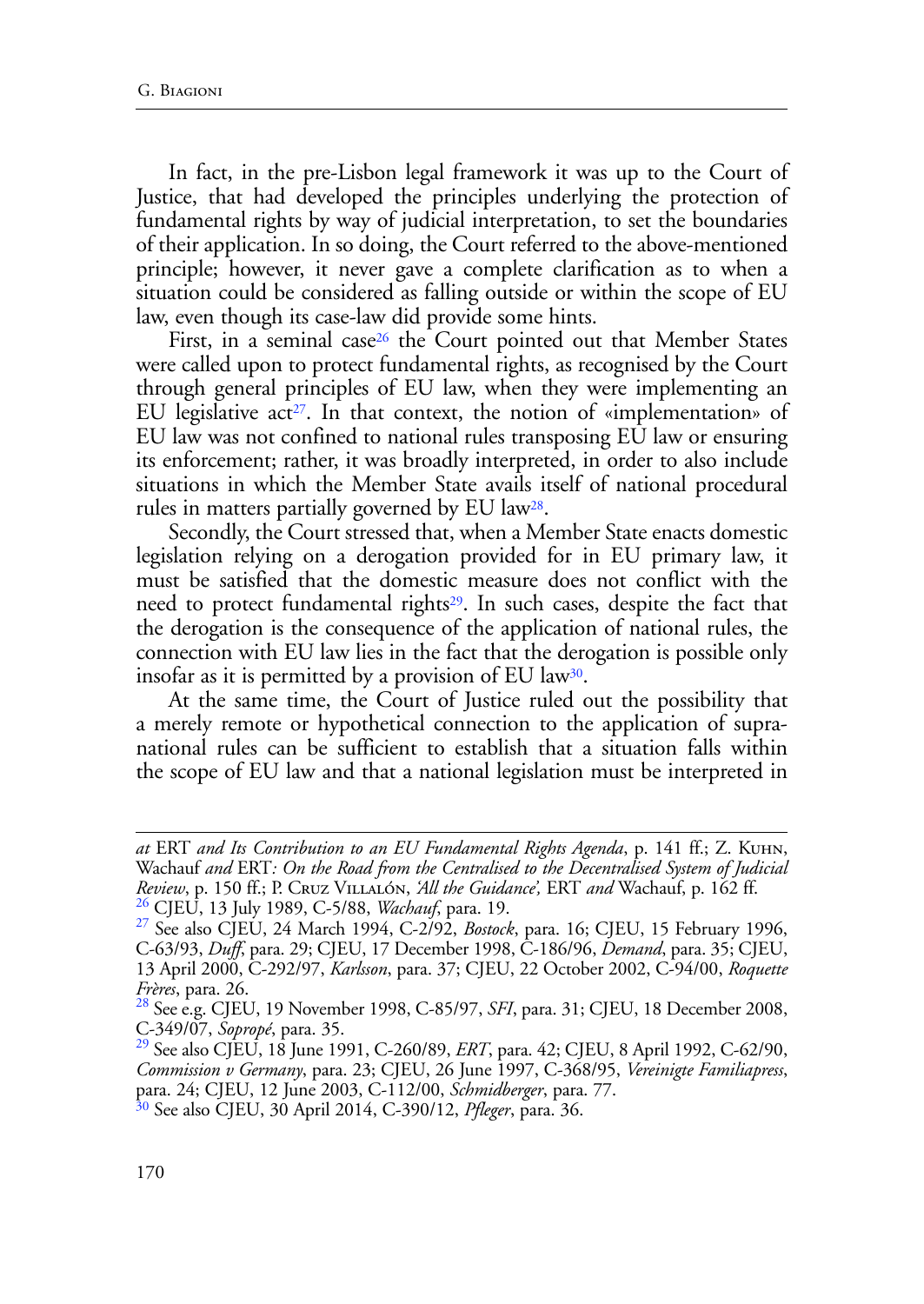accordance with EU principles regarding fundamental rights<sup>31</sup>. In particular, the Court clarified that, when national legislation indirectly affects the implementation of provisions of EU law, namely because its subject-matter has only a loose connection with general objectives laid down in EU Treaties, the situation does not fall within the scope of EU law<sup>32</sup>.

Accordingly, the application of the general principles concerning human rights in the legal system of the European Union can be granted only insofar as at least another provision of EU law could simultaneously play a role as a basis for the decision to be taken before the domestic court.

In the case-law of the Court of Justice the issue of the scope of those principles is also linked to the question of the jurisdiction of the Court itself in a reference for preliminary ruling. In fact, since its earliest cases  $33$ , the Court has constantly held that it does not have jurisdiction to rule on a question relating to the interpretation of principles regarding fundamental rights when it is clear that the national court is not called upon to settle a dispute that falls within the scope of EU law.

The Court has never given a detailed explanation of the reasons why it considered that it lacked jurisdiction with regard to a reference for preliminary ruling concerning the protection of fundamental rights in matters not covered by EU law. In fact, as a general rule, the Court applies a presumption of relevance of preliminary questions referred by a national court and it can declare those questions inadmissible only where the national court seeks the interpretation of provision of EU law that are clearly unrelated to the main action<sup>34</sup>. However, with regard to issues concerning fundamental rights the Court did not follow the same approach, as it usually engages into a review of the connection between national legislation and EU law, that goes further than its ordinary examination as to its jurisdiction<sup>35</sup>.

<sup>31</sup> CJEU, 29 May 1997, C-299/95, *Kremzow*, para. 16; CJEU, order 26 March 2009,

C-535/08, *Pignataro*, para. 16.<br><sup>32</sup> See CJEU, 18 September 1997, C-309/96, *Annibaldi*, para. 22.<br><sup>33</sup> In particular, CJEU, 11 July 1985, joined cases 60 and 61/84, *Cinéthèque*, para. 26; CJEU, 30 September 1987, C-12/86, *Demirel*, para. 28; CJEU, 4 October 1991, *Society* 

<sup>&</sup>lt;sup>34</sup> See, for instance, CJEU, 7 June 2007, joined cases C-222/05 to 225/05, *van der Weerd*, para. 22; CJEU, 16 December 2008, C-210/06, *Cartesio*, para. 67.

 $\frac{35}{35}$  See, by contrast, the broader approach of the Court to the issue of purely internal situations. In the judgment of 17 September 2015, C-257/14, *van der Lans*, para. 20, the Court of Justice recalled that «according to settled case-law, the Court may decline to rule on a question referred for a preliminary ruling by a national court *only where, inter alia, it is quite obvious* that the provision of EU law referred to the Court for interpretation is incapable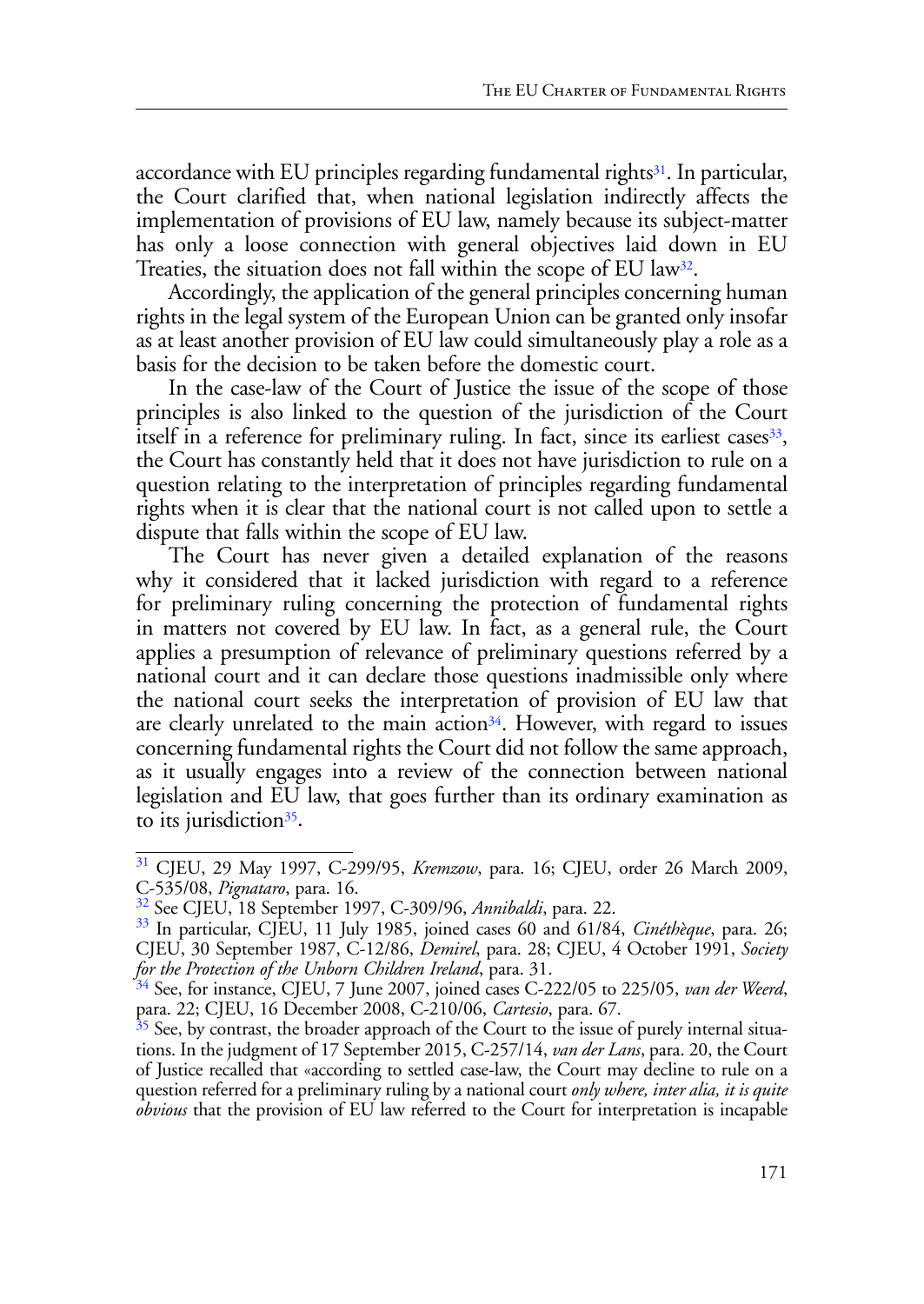### 3. *The necessity of a «*connection*» to the implementation of EU law*

Given the above-mentioned existing framework before the entry into force of the Lisbon Treaty, the different position attributed to the Charter of Fundamental Rights in the legal system of the European Union did not seem to entail a significant evolution, since the wording of Article 51 expressly echoes the pre-existing case-law of the Court of Justice<sup>36</sup>. In the interpretation of the provision the EU judges chose not to depart from their precedents and to show deference to its literal meaning: the same attitude of self-restraint was thus kept, showing that it was not a consequence of the non-written nature of the applicable principles, but the result of a voluntarily cautious approach of the Court in this regard $37$ .

The position of the Court was clearly stated in *Åkerberg Fransson*38, when a Swedish court sought to clarify whether its domestic law was incompatible with the protection of fundamental rights insofar as it allowed to conduct criminal proceedings for tax evasion against a person who had been already subjected to a tax penalty for the same facts in other proceedings. As the preliminary question revolved around the application of domestic law rules apparently unrelated to the enforcement of EU law, the issue of the applicability of the Charter was expressly raised by several Governments and by the European Commission.

The Court of Justice referred to its previous case-law and asserted that the Charter, to be read in combination with the Explanations, had intended to reiterate the principles that had already been elaborated in the past with regard to the general principles of EU law in disputes concerning the protection of fundamental rights. The judgment underlined the necessity to draw a distinction between situations falling within or outside the scope of EU law and held that a national measure that is not adopted with a view to transposing a EU Directive, but serves the purpose of imposing sanctions for the infringement of rules emanating from that Directive, does, in fact, implement EU law. This was the case with the domestic measure at stake in

of applying» (emphasis added). Cf. also M.E. Bartoloni, *Competenze puramente statali e diritto dell'Unione europea*, in *Il diritto dell'Unione europea*, 2015, p. 339 ff.<br><sup>36</sup> About possible discrepancies between the scope of general principles concerning pro-

tection of fundamental rights and of the Charter, see, however, S. Prechal, *The Court of Justice and Effective Judicial Protection: What Has the Charter Changed?*, in C. Paulussen, T. Takács, V. Lazić, B. Van Rompuy (eds), *Fundamental Rights in International and European Law*, Berlin, 2016, p. 147. 37 See *infra*, § 5.

<sup>&</sup>lt;sup>38</sup> CJEU, 26 February 2013, C-617/10.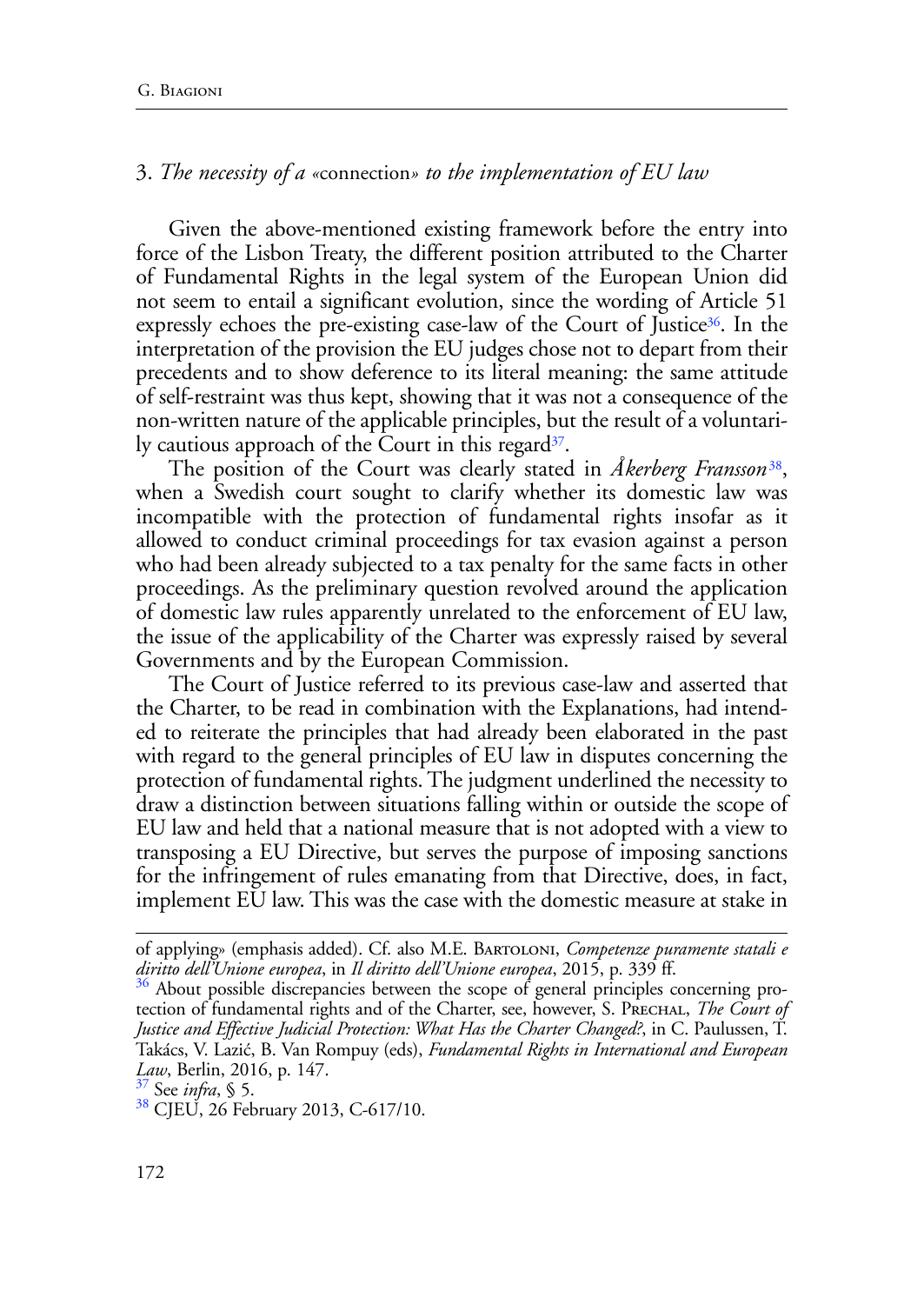*Åkerberg Fransson*, as the tax penalty and the criminal proceedings were the result, *inter alia*, of a violation of rules concerning VAT, established under Council Directive 2006/112/EC of 28 November 2006 on the common system of value added tax<sup>39</sup>.

The subsequent case-law shed more light on the interpretation of Article 51 developed in *Åkerberg Fransson<sup>40</sup>*. In particular, it was argued that, according to the approach followed by the Court of Justice, the key factor to be taken into account for that purpose is the existence of a *sufficient connection* between EU law and national legislation<sup>41</sup>: only when such a connection can be ascertained, can the Charter influence the interpretation of national law or even lead to disregard its application and, at the same time, is the Court competent to deliver a preliminary ruling on the interpretation of the Charter itself. In other words, even if a connection to the legal system of the European Union may exist even when the action of national authorities is not entirely governed by EU law, that connection must show a certain degree of intensity and effectiveness.

Although the Court does not seem to often recall the notion of «sufficient connection»42, it can provide a useful framework for the explanation of the phrase «implementing Union law»<sup>43</sup>. In particular, the reference to such a general concept in the interpretation of Article 51 of the Charter can contribute to clarifying that the relevant passage of that provision in fact points

see the Opinion of AG Bobek in case C-298/16, *Ispas*, paras 29-65.

<sup>&</sup>lt;sup>39</sup> [2006] OJ L 347, p. 1 ff.<br><sup>40</sup> See, among others, A. BAILLEUX, *Entre droits fondamentaux et intégration européenne, la Charte des droits fondamentaux de l'Union européenne face à son destin*, in *Revue trimestrielle des droits de l'homme*, 2014, p. 215 ff.; A. Épiney, *Le champ d'application de la Charte des droits fondamentaux: l'arrêt Fransson et ses implications*, in *Cahiers de droit européen*, 2014, p. 283 ff.; F. Fontanelli, *Implementation of EU Law through domestic measures after Fransson: the Court of Justice Buys Time and* "*Non-preclusion*" *Troubles Loom Large*, in *European Law Review*, 2014, p. 682 ff.; N. Lazzerini, *Il contributo della sentenza* Åkerberg Fransson *alla determinazione dell'ambito di applicazione e degli effetti della Carta dei diritti fondamentali dell'Unione europea*, in *Rivista di diritto internazionale*, 2013, p .883 ff.; B. Van Bockel, P. WATTEL, *New Wine into Old Wineskins: The Scope of the Charter of Fundamental Rights of* 

*the EU after* Åkerberg Fransson, in *European Law Review*, 2013, p. 866 ff.<br><sup>41</sup> The reference to the notion of "connection" is also underlined by S. IGLESIAS SÁNCHEZ, *The Court and the Charter*, cit., p. 1587; N. Lazzerini, *La Carta dei diritti fondamentali dell'Unione europea: I limiti di applicazione*, p. 215 ff. 42 See, however, CJEU, judgment of 6 March 2014, case C-206/13, *Siragusa*, para. 24,

where the Court pointed out that «the concept of implementing Union law, as referred to in Article 51 of the Charter, requires a *certain degree of connection*» between the national measure at issue and EU law (emphasis added). See also judgment of 10 July 2014, case C-198/13, *Julian Hernández*, para. 33.<br><sup>43</sup> For a comprehensive discussion of the notion of «connection» with the scope of EU law,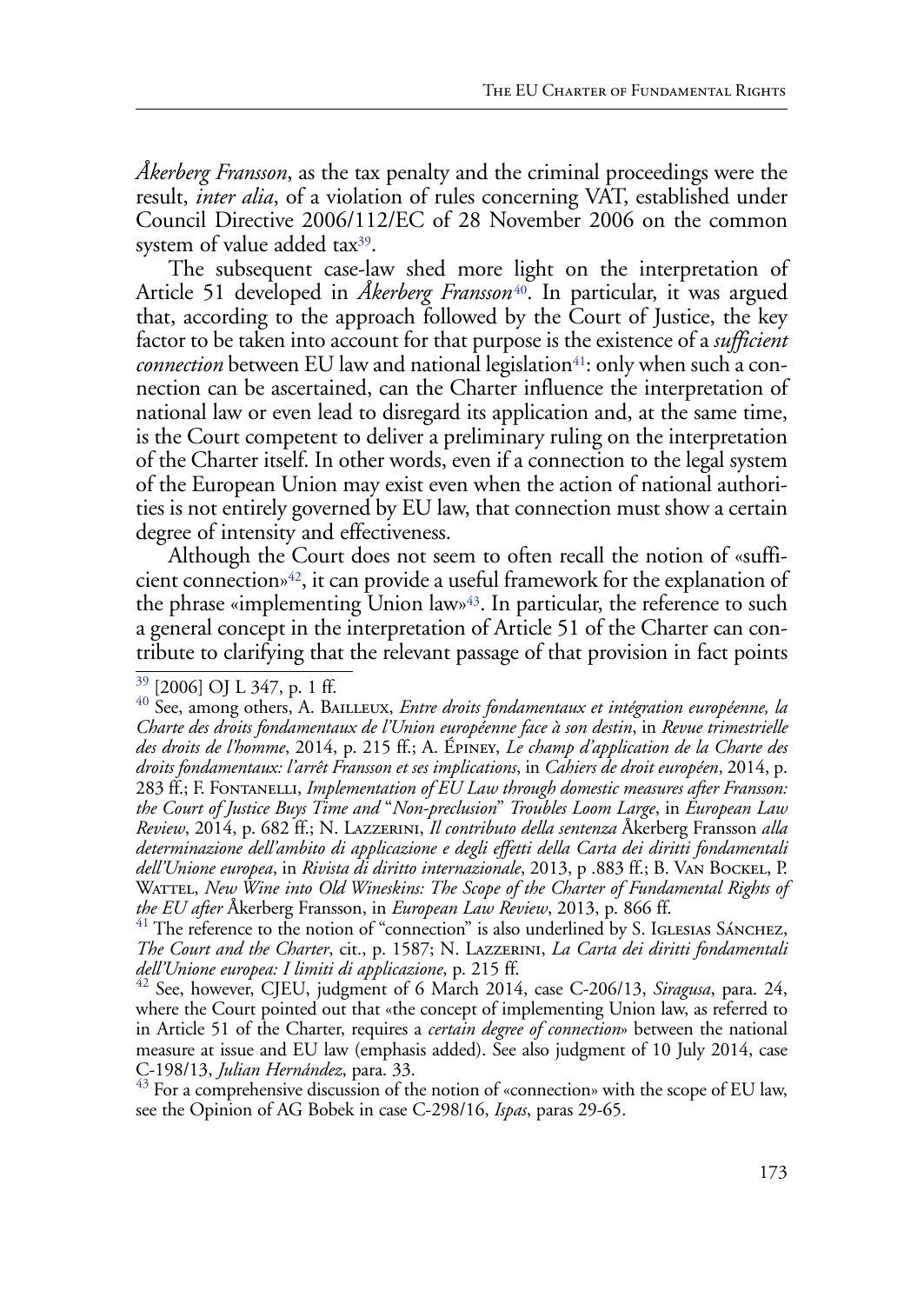to a multi-faceted concept rather than to a clear-cut scenario.

In this regard, the case-law does confirm that it is possible to envisage different situations in which Member States are, in fact, implementing EU law and consequently are bound by the provisions of the Charter. At the outset, a distinction must be drawn between those situations in which Member States are simply enforcing instruments of EU law, that are directly applicable or have direct effect and so leave no room for national legislation<sup>44</sup>, and those situations in which national legislation is bound to be applied in connection or in combination to provisions and principles of EU law or as a result of them. The first group of cases, actually concerning the concrete application of EU rules by national authorities, does not fall within the scope of this paper, as it deals with the interpretive impact of the Charter on EU acts and with the necessity to apply the latter in compliance with the protection of fundamental rights.

Nonetheless, it must be borne in mind that such a distinction is somewhat blurred, since the Court of Justice often deems it necessary to refer to the Charter through the "mediation" of certain acts of EU secondary law, moving from the assumption that such acts are relevant to the determination of the actual contents of specific provisions of the Charter itsel $f<sup>45</sup>$ . The above-mentioned scenario arises especially when the Court of Justice is called upon to provide domestic courts with guidance on the compatibility of national legislation with principles of European social law. For instance, it is now settled case-law<sup>46</sup> that Article 31.2 of the Charter, concerning the right to paid annual leave, must be read and interpreted in combination with Article 7 of Directive 2003/88/EC of the European Parliament and of the Council of 4 November 2003 concerning certain aspects of the organisation of working time<sup>47</sup>. Accordingly, the Court has often underlined<sup>48</sup> that the principles of equal treatment and of nondiscrimination laid down, respectively, in Articles 20 and 21 of the Charter must be given effect taking into account the provisions of Council Directive 2000/78/EC of 27 November 2000 establishing a general framework for

 $^{44}$  See also the Opinion delivered by AG Cruz Villalón in case C-617/10, Åkerberg Fransson, para. 28.

 $\frac{45}{1}$  In several cases the Court of Justice found that a certain EU act gave «specific expression» to a principle enshrined in the Charter: see, for instance, CJEU, 1 October 2015, C-432/14, *O.* 46 See, recently, CJEU, 29 November 2017, C-214/16, *King*, para. 56; CJEU, 6 November 2018, C-684/16, *Max-Planck-Gesellschaft*, para. 52. 47 [2003] OJ L 299, p. 9 ff. 48 See, e.g., CJEU, 19 April 2016, C-441/14, *Dansk Industri*, para. 22; CJEU, 9 November

<sup>2017,</sup> C-306/16, *Maio Marques da Rosa*, para. 50; CJEU, 17 April 2018, C-414/16, *Egenberger*, para. 81.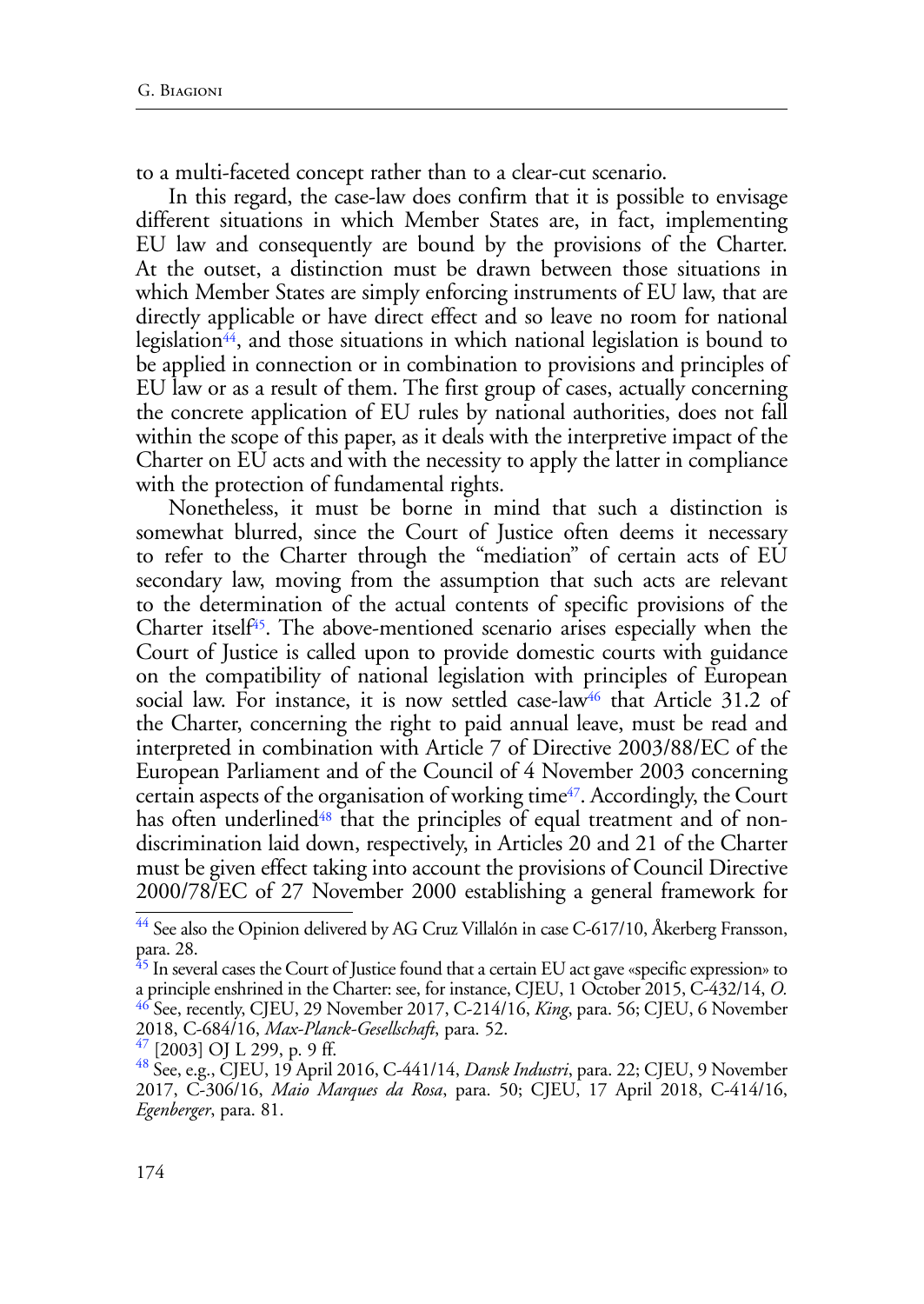equal treatment in employment and occupation $49$ .

However, this does not really call into question the usefulness of the suggested dichotomy, as in the above-mentioned cases Member States are still expected to give effect to their national legislation: in said context, EU secondary acts do not come into play because they set specific and compelling rules that Member States must simply enforce, but because they help define the obligation to act in conformity with the protection of fundamental rights. As a matter of fact, the Court has often used the reference to EU Directives as contributing to the determination of the contents of certain rights protected by the Charter, in order to overcome the well-known limits to their application as between private parties<sup>50</sup>.

### 4. *Categories of cases falling within the scope of application of the Charter in the post-Lisbon case-law*

Once clarified the scope of the analysis, it is now possible to try to categorise the situations in which national legislation can be attracted into the sphere of authority of the Charter and be subject to its primacy as a source of Union law. On this very point, several scholars have made attempts at setting out the most likely criteria for the definition of relevant connections between EU law and domestic law, depending on the type of EU rules at issue<sup>51</sup> or on the nature of the connection $52$ .

Of course, it must be kept in mind that similar classifications may only tend to a rationalisation of the findings of the Court of Justice in its caselaw: for that reason, one should not overlook the fact that the mechanism itself of the preliminary ruling and the willingness of the Court to take into consideration the specific features of individual cases cannot ensure that the conclusions to be drawn shall lead to the determination of a coherent framework. Nevertheless, some core points can be identified, especially taking stock of the existing elements of continuity with the pre-Lisbon period.

First, the notion of implementation of EU law referred to in Article

<sup>&</sup>lt;sup>49</sup> [2000] OJ L 303, p. 16 ff.<br><sup>50</sup> See D. GALLO, *L'efficacia diretta del diritto dell'Unione europea negli ordinamenti nazionali*, Milano, 2018, p. 185 ff. and p. 314 ff.

<sup>51</sup> D. Sarmiento, *Who's Afraid of the Charter? The Court of Justice, National Courts and the New Framework of Fundamental Rights Protection in Europe*, in *Common Market Law Review*, 2013, p. 1267 ff. <sup>52</sup> M.E. Bartoloni, *Competenze puramente statali e diritto dell'Unione europea*, p. 347 ff.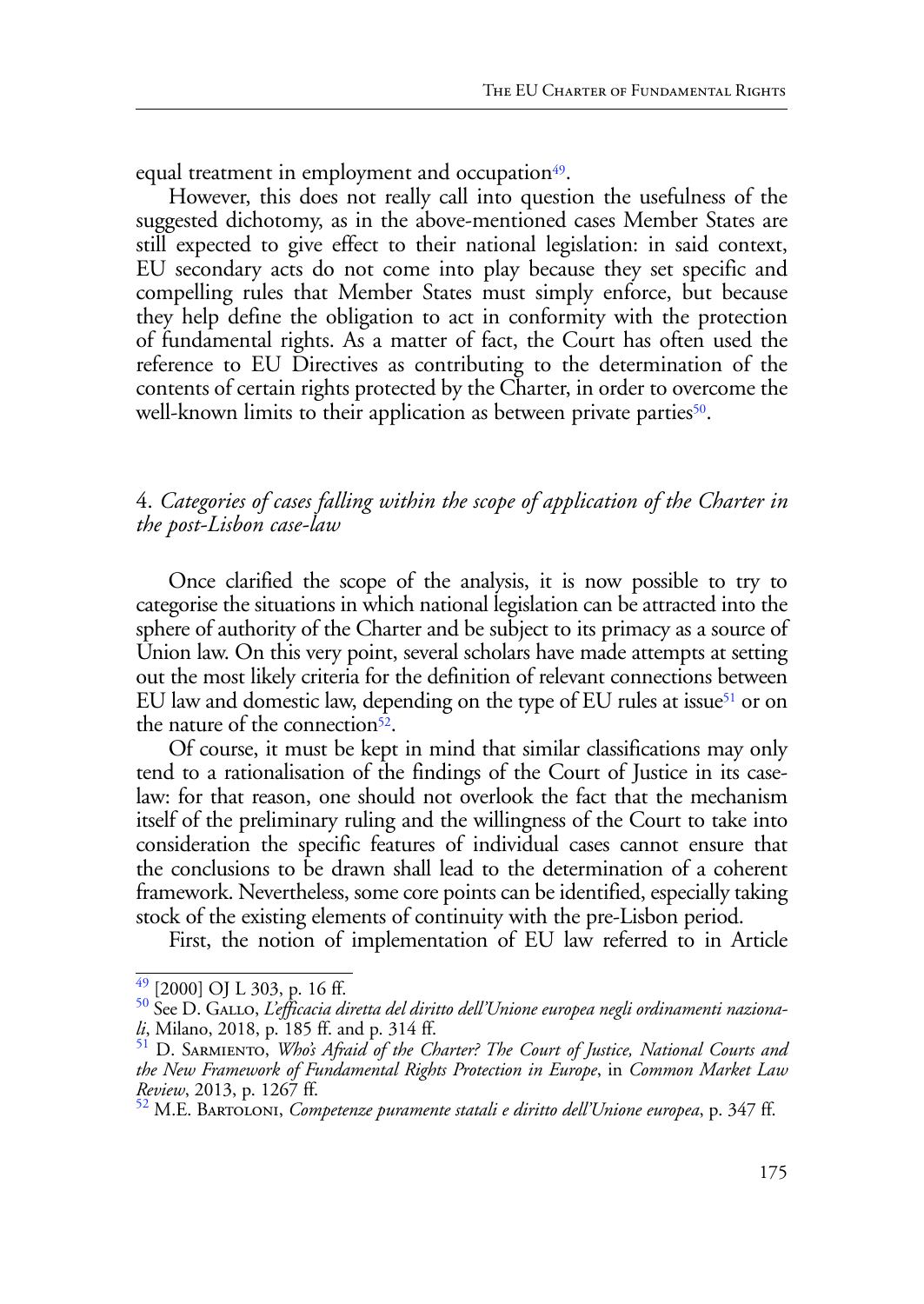51 must be interpreted according to its literal meaning, that includes every situation in which national legislation is enacted in order to ensure compliance with the obligations imposed by EU rules through the adoption of more specific provisions. The Court of Justice accepted that the national legislation at stake was implementing EU law when it served the purpose of ensuring the transposition of a Directive53 or when it gave effect to other acts having their legal basis in provisions of EU law, such as a Memorandum of Understanding between the Union and a Member State concerning financial assistance<sup>54</sup> or even the operational programme between two Member States adopted under an EU Regulation concerning regional funding<sup>55</sup>.

Secondly, as the precedent in *Åkerberg Fransson* shows, the Court considers that a Member State is implementing EU law even when it imposes sanctions established under national law, when they are necessary for the achievement of objectives stemming from EU rules. Accordingly, in that case EU law does not expressly set forth the specific measures to be carried out by Member States but refers to measures that exist under their national law.

The nature of such sanctions, regardless of whether they are criminal, civil or administrative, is in itself irrelevant to the application of the Charter (even though it may trigger the application of provisions concerning different rights56). On the contrary, the Court focuses its attention on the fact leading to the adoption of the sanctions: insofar as that fact amounts to a violation of rules of EU law, the Charter of Fundamental Rights applies, even though the sanctions are governed by domestic rules and are not specifically intended for the enforcement of EU law<sup>57</sup>. For instance, in *Berlioz Investment Fund*<sup>58</sup>

<sup>53</sup> In *Egenberger* (judgment of 17 April 2018, C-414/16, cit.) the Court found that the statute to be applied by the referring court was enacted in order to implement Directive 2000/78 (see para.49). See also CJEU, 20 December 2017, C-664/15, *Protect*, para. 44; CJEU, 13 September 2018, C-358/16, *UBS Europe*, para. 52.<br><sup>54</sup> CJEU, 13 June 2017, C-258/14, *Florescu*, paras 44-48.<br><sup>55</sup> CJEU, 17 September 2014, C-562/12, *Liivimaa Lihaveis*, paras. 61-66: in particular,

the Court underlined that the two Member States were under a duty to implement the operational programme and to adopt a programme manual, whose provisions had thus to comply with the principles enshrined in the Charter.

<sup>&</sup>lt;sup>56</sup> However, the characterisation of national measures as criminal sanctions and the consequential applicability of the relevant provisions of the Charter do not rely merely on domestic law: see, e.g., CJEU, 20 March 2018, C-537/16, *Garlsson Real Estate*, para. 28. 57 In matters of collection of VAT revenues, see CJEU, 5 April 2017, joined cases C-217/15

and C-350/15, *Orsi and Baldetti*, para. 16; CJEU, 20 March 2018, C-524/15, *Menci*, paras. 18-23. In matters of illegal immigration, see CJEU, 6 October 2016, C-218/15, *Paoletti*, paras 13-20.<br><sup>58</sup> CJEU, 16 May 2017, C- 682/15, paras 33-42.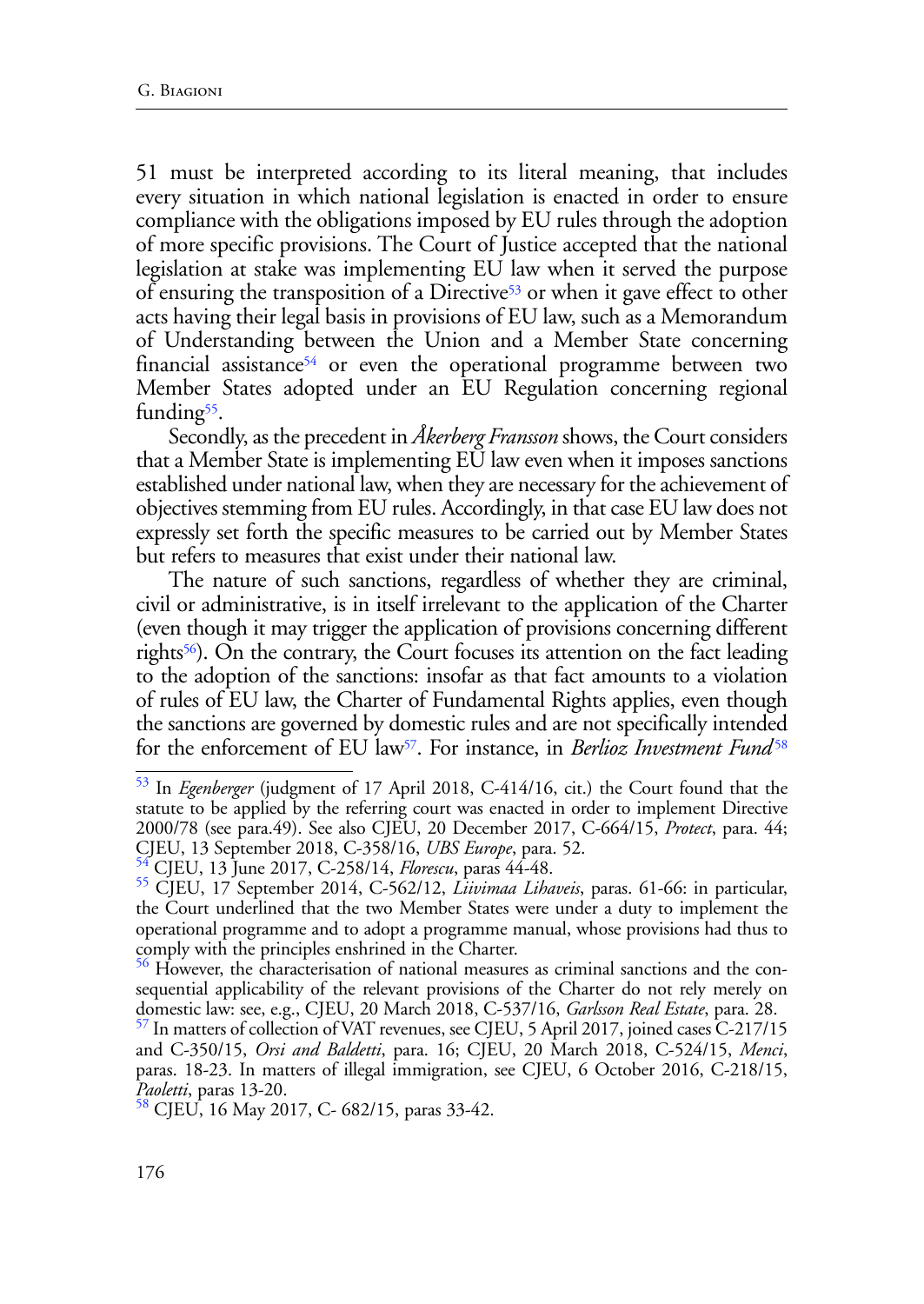the Court held that the national legislation concerning sanctions for the failure to provide information to tax authorities had to be interpreted in accordance with the Charter, when the sanction, established under general provisions of domestic law, was imposed on the grounds of the failure to provide information requested under Council Directive 2011/16/EU of 15 February 2011 on administrative cooperation in the field of taxation<sup>59</sup>. In particular, when a domestic provision can be aimed at preventing violations both of domestic law and of EU law, the Charter is applicable provided that in the instant case the sanction is the actual result of a violation of EU law $60$ .

In the third place, a similar situation can be envisaged when the applicability of the Charter of Fundamental Rights comes into play with regard to actions concerning rights which individuals derive from European Union  $law<sup>61</sup>$ . According to settled principles in the case-law of the Court of Justice the exercise of rights conferred by EU law is usually not governed by uniform rules, established under EU law itself, but it falls within the scope of the so-called «procedural autonomy» of Member States<sup>62</sup>. In practice, it is for the legal systems of each Member State to lay down the necessary procedural rules governing those actions (concerning time-limits, jurisdictional competence of national courts, *ex officio* powers, etc.) and Union law only demands that they comply with general requirements relating to the principles of equivalence and effectiveness $63$ . Ordinarily, those rules are not intended to govern only claims having their legal basis in EU law, but Member States apply to those proceedings the existing rules for similar claims based on domestic law (e.g. actions for recovery of undue payments).

In that context, domestic procedural rules may serve as a means for ensuring the enforcement of substantive rights attributable to individuals under EU law and this is sufficient to establish a link between their application and the implementation of European Union law, which they indirectly contribute to. So far, the Court of Justice has followed such approach when, for instance, it was called upon to scrutinise domestic procedural rules to be applied to actions for the repayment of taxes levied in breach of the EU

<sup>59 [2011]</sup> OJ L 64, p. 1 ff. 60 See, for instance, CJEU, order 15 April 2015, C-497/14, *Burzio*, concerning criminal proceedings for violations in matters of direct taxation and not of value added tax.

<sup>61</sup> On the issue, see the seminal study of A. Tizzano, *La tutela dei privati nei confronti degli Stati membri dell'Unione europea*, in *Foro italiano*, 1995, p. 13 ff.

 $62$  For a criticism of the reference to the principle of "procedural autonomy", see M. Bobek, *Why There is no Principle of 'Procedural Autonomy' of the Member States*, in B. de Witte, H. Micklitz (eds), *The European Court of Justice and Autonomy of the Member States*, Cambridge, 2011, p. 305 ff.

<sup>63</sup> See, recently, CJEU, 24 October 2018, C-234/17, *XC*, para. 22.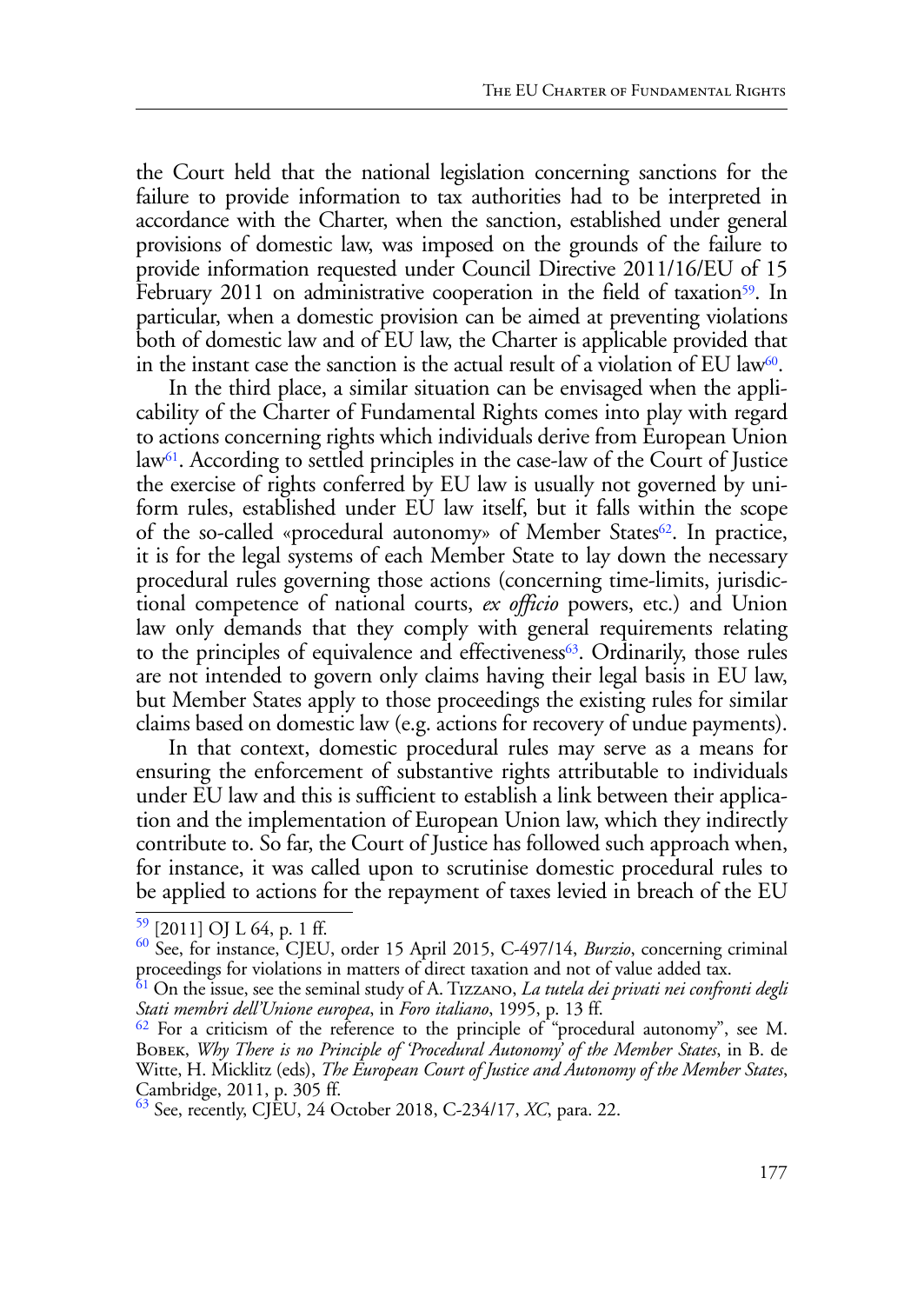Treaties<sup>64</sup> or for the payment of tax credits which the beneficiaries have been unduly deprived<sup>65</sup> of, to actions concerning State liability for the delay in the transposition of a Directive<sup>66</sup>, to actions for infringement of rights relating to personality with respect to the processing of personal data<sup>67</sup>, to actions concerning public participation in environmental matters<sup>68</sup>, to actions for the payment of agricultural aid under the common agricultural policy69. However, given the general scope of the case-law concerning the use of national procedural rules for the exercise of rights conferred by EU law, the mentioned approach does not seem likely to be confined to specific matters.

As earlier noted also with regard to sanctions, the Court has repeatedly held that a merely potential connection is not sufficient and has required that in the proceedings before the referring court the exercise of rights derived from EU law be actually at stake<sup>70</sup>. The approach of the Court in this regard appears to be quite strict, as it considers the Charter to be inapplicable when the main proceedings concerned rights based on domestic law, where they showed only a weak connection to EU law<sup>71</sup>.

A fourth group of cases covers a situation that had been envisaged even in the pre-Lisbon period, that is the situation in which a Member State takes advantage of a derogation from the fundamental freedoms established in the Treaties, subject to the requirements imposed by EU law to that end. After the entry into force of the Lisbon Treaty, the case-law dating back to the judgment in *ERT*72 was given continuity in several cases, concerning especially the freedom to provide services and the regulation of games of chance73. In this regard, as has been repeatedly stressed by the Court of

<sup>&</sup>lt;sup>64</sup> CJEU, 30 June 2016, C-205/15, *Toma*, paras 21-28.<br>
<sup>65</sup> CJEU, 14 September 2017, C-628/15, *The Trustees of the BT Pension Scheme*.<br>
<sup>66</sup> CJEU, 22 December 2010, C-279/09.<br>
<sup>67</sup> CJEU, 27 September 2017, C-73/16, *Pu* December 2017, C-243/16, *Miravitlles Ciurana*, paras 33-34. 71 In particular, in the judgment of 27 March 2014, case C-265/13, *Torralbo Marcos*, the

Court held that the proceedings concerning the enforcement of a conciliation settlement did not fall within the scope of EU law, even if they were aimed at obtaining a legal finding of the insolvency of the claimant's employer, in order to access rights conferred by Directive 2008/94/ EC of the European Parliament and of the Council of 22 October 2008 on the protection of employees in the event of the insolvency of their employer [2008] OJ L 283, p. 36 ff.  $\frac{72}{2}$  See above, fn. 29.

<sup>73</sup> Cf. CJEU, 30 April 2014, C-390/12, *Pfleger*, paras 35-36; CJEU, 11 June 2015, C-98/14, *Berlington Hungary*, para. 74; CJEU, 14 June 2017, C-685/15, *Online Games*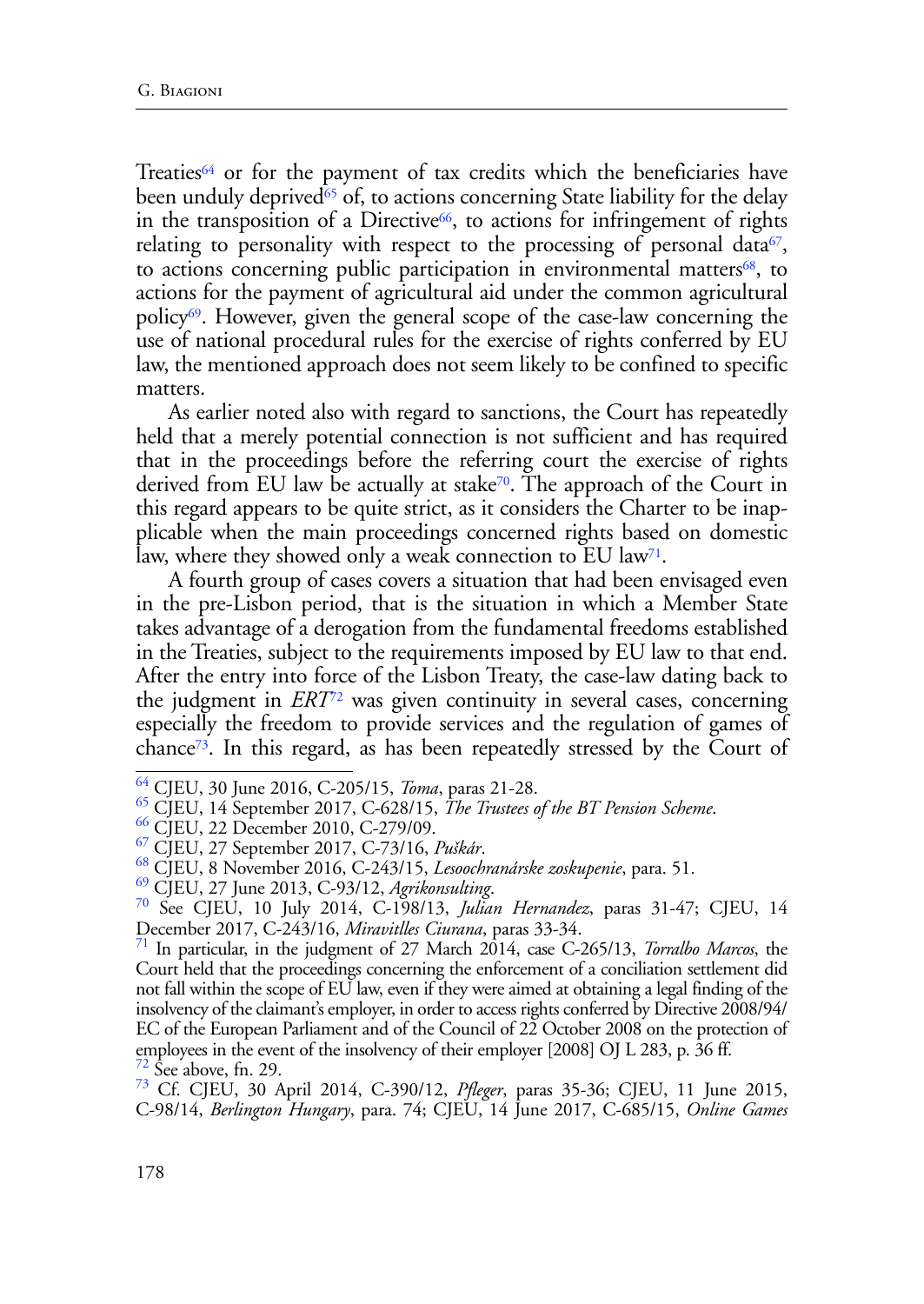Justice, the underlying idea is that exceptions and derogations in that area are governed by EU rules which national legislation must comply with; accordingly, when a Member State makes recourse to them, it is, in fact, acting within the scope of EU law.

Lastly, a more controversial situation seems to arise in a relatively small set of cases, in which the Court of Justice has held that the scope could also be extended to situations relating to the use of discretionary power by Member States. The first example provided by the case-law of the Court concerned the so-called «sovereignty clause» in the Common Asylum System under Council Regulation (EC) No 343/2003 of 18 February 2003 establishing the criteria and mechanisms for determining the Member State responsible for examining an asylum application lodged in one of the Member States by a third-country national $\tilde{I}^4$ . The Court has held that under that clause a State may decide to exercise discretionary power and to examine an asylum application departing from the uniform rules established by the Regulation; in any event, it must ensure compliance with the protection of fundamental rights as established in the Charter<sup>75</sup>.

The principle was subsequently reiterated in two more cases, regarding respectively mutual assistance by the authorities of the Member States in the field of direct taxation<sup>76</sup> and non-discrimination of persons with disabilities $7$ ; an implied reference to the same principle can be found in a case concerning the right to vote in the European elections<sup>78</sup>. While the position of the Court could have been influenced by the stance already taken with regard to cases of derogation from fundamental freedoms, a major difference is clearly discernible, insofar as the conditions for the use of such discretionary powers were not established under EU law. Conversely, the

*Handels*; CJEU, 28 February 2018, C-3/17, *Sporting Odds*. Other references can be found in judgments concerning the freedom of establishment: see especially CJEU, 21 December 2016, C-201/15, *AGET Iraklis*, paras 64-65.<br><sup>74</sup> [2003] OJ L 50, p. 1 ff.

<sup>&</sup>lt;sup>75</sup> CJEU, 21 December 2011, joined cases C-411/10 and C-493/10, *N.S.*, paras 64-69.<br><sup>76</sup> CJEU, 22 October 2013, C-276/12, *Sabou*, paras 26-27: the exercise of the power to request information in the field of direct taxation was considered to be within the scope of EU law. The Court found, however, that the Charter was not applicable *ratione temporis* in the instant case (para. 25).

<sup>77</sup> CJEU, 9 March 2017, C-406/15, *Milkova*, para. 52, relating to the dismissal of a civil servant with disabilities, to be scrutinised according to Article 7.2 of Directive 2000/78, granting Member States «the right of Member States to maintain or adopt provisions on the protection of health and safety at work or to measures aimed at creating or maintaining provisions or facilities for safeguarding or promoting their integration into the working environment».

<sup>78</sup> CJEU, 6 October 2015, C-650/13, *Delvigne*, paras 25-33.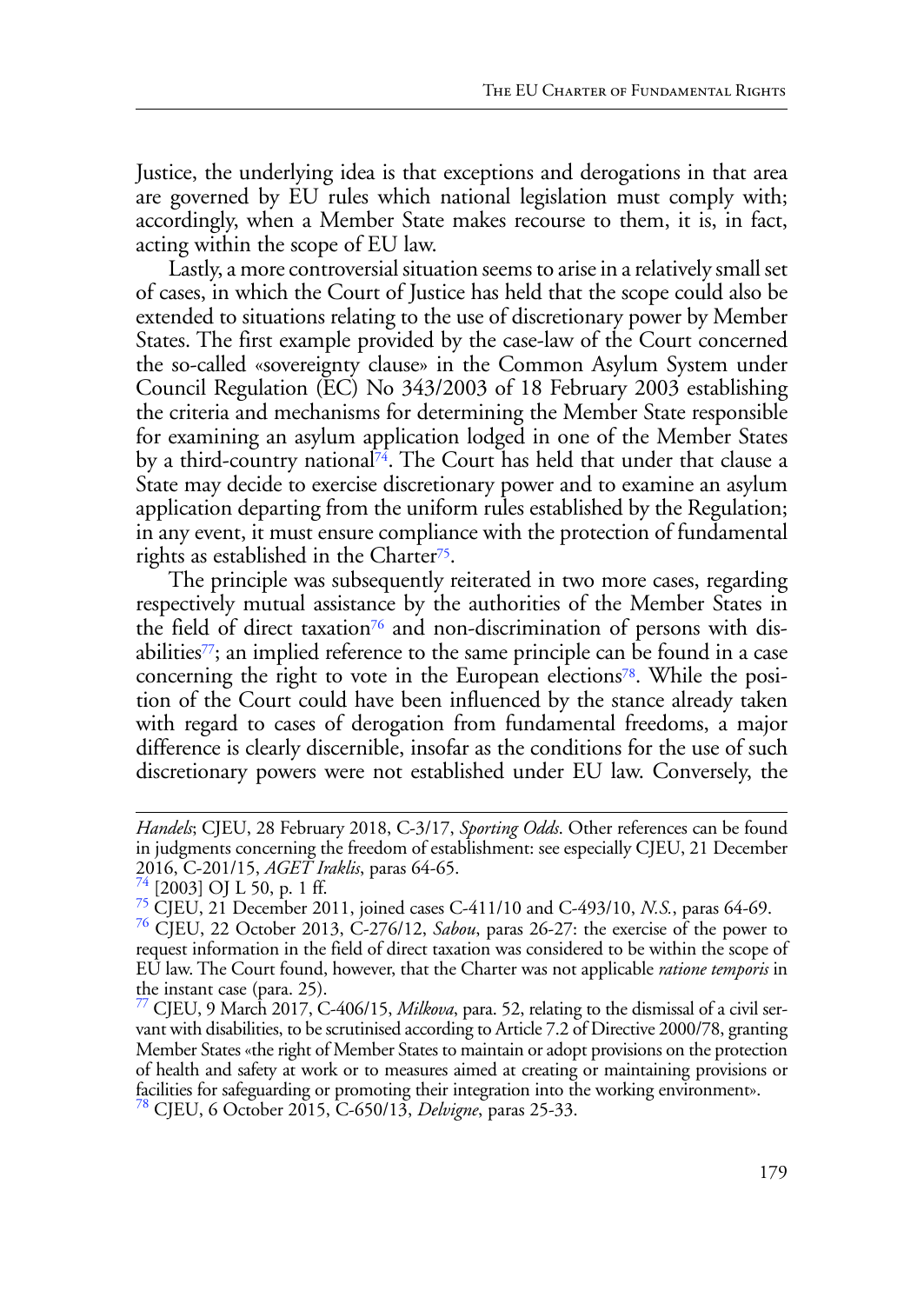exercise of those powers was capable of affecting the application of rules of European Union law on the basis of a unilateral choice by a Member State<sup>79</sup>.

Although one can clearly perceive the reason why the Court of Justice has taken the view that in such cases the applicability of the Charter was not to be ruled out, those judgments may raise some doubts as to the consistency of the case-law. In fact, the existence of Member States' powers, whose exercise is not subject to conditions set out under EU law and is left to the discretion of the States themselves, seems to disclose a situation in which States are not bound by a specific obligation stemming from EU law. However, as mentioned above, in other cases the absence of such an obligation has led the Court to conclude that it lacked jurisdiction to provide a preliminary ruling concerning the interpretation of certain provisions of the Charter<sup>80</sup>, giving the impression that its approach is not devoid of inconsistencies.

#### 5. *Awaiting further clarification?*

As we have seen, the entry into force of the Lisbon Treaty and the different legal position of the Charter of Fundamental Rights did not bring about a significant change in the attitude of the Court, insofar as the scope of the protection of fundamental rights is concerned. The solution adopted in *Akerberg Fransson* reflects the previous case-law<sup>81</sup> and has been followed by the Court of Justice in several subsequent cases. It can thus be argued that a well-established principle now governs the applicability of the Charter *vis-à-vis* national legislation and requires an actual connection to the scope of EU law, that may emerge under various forms.

This conclusion can come as a disappointment for those domestic courts that have a tendency to consider the Charter as capable of ensuring a general constitutional review of national legislation<sup>82</sup>. However, the position of the Court of Justice clearly dismisses such an assumption, as it has placed significant emphasis on the limits set in Article 51 for the application of

<sup>79</sup> See *supra*, § 1.

<sup>80</sup> CJEU, 19 April 2018, C-152/17, *Consorzio Italian Management* (see *supra*, fn. 20).

<sup>&</sup>lt;sup>81</sup> Regarding the approach of the Court of Justice to the theory of precedent, see G. BECK, *The Legal Reasoning of the Court of Justice of the EU*, Oxford-Portland, 2012, p. 237 ff.

<sup>&</sup>lt;sup>82</sup> Concerning the powers of constitutional review of the Court of Justice, see e.g. M. ROSENFELD, *Comparing constitutional review by the European Court of Justice and the U.S. Supreme Court*, in *International Journal of Constitutional Law*, 2006, p. 618 ff.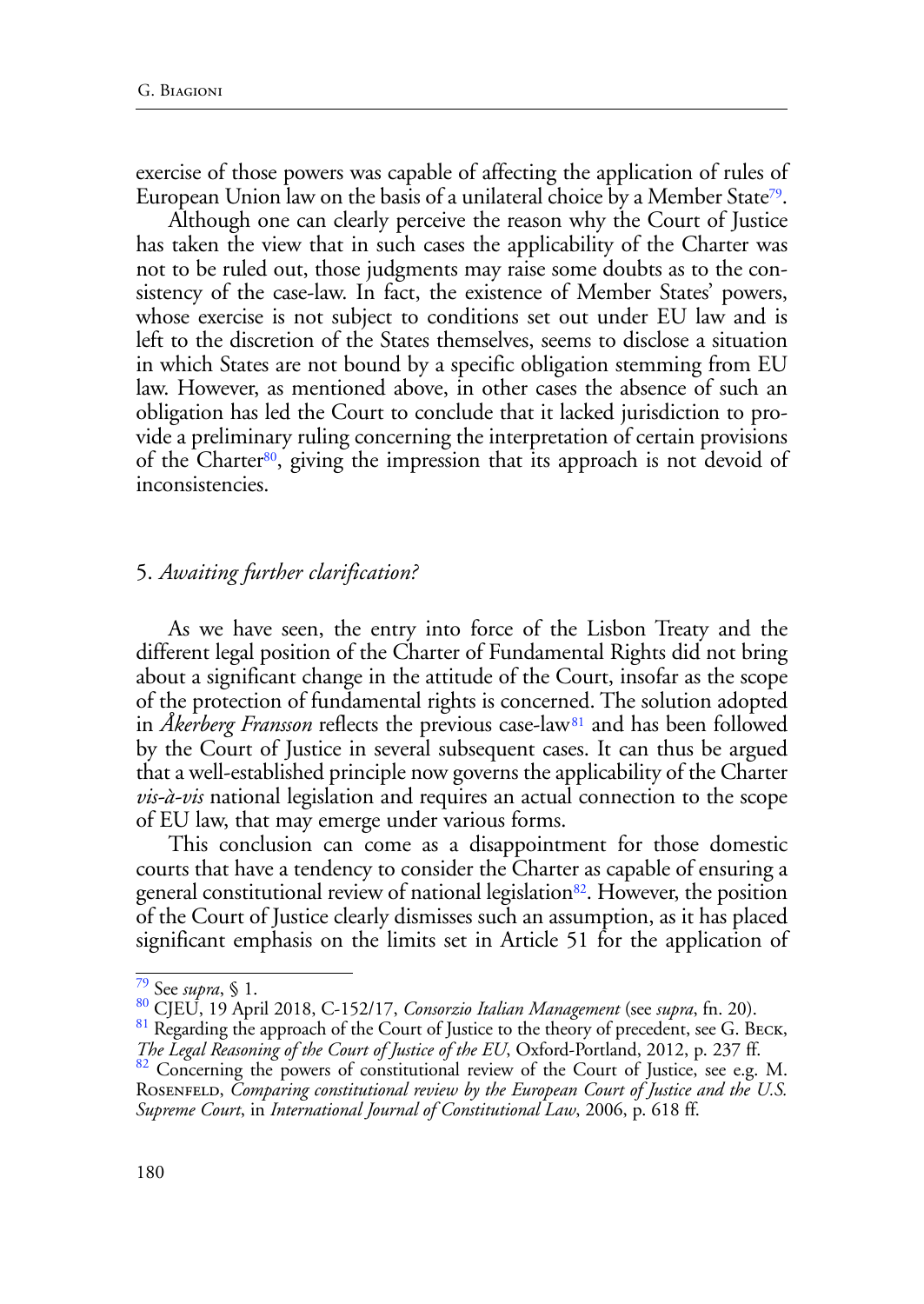the EU system of protection of fundamental rights as a tool for interpreting or reviewing national legislation. In fact, even though the Court never has held that the notion of scope of the Charter should be subject to a strict interpretation $83$ , it has not limited itself to refusing to exercise its jurisdiction when the national legislation at issue had only a very weak connection or a general affinity to objectives pursued by EU law. Rather, in several occasions it has engaged in a thorough examination of the circumstances of the case, in order to ascertain whether single provisions of EU law were actually applicable and could provide a legal basis for the application of the Charter.

Now, a similar approach may serve at least two different purposes from the viewpoint of the Court of Justice.

In the first place, the reference to the scope of the Charter may serve as an informal selection mechanism in a docket of cases that has nowadays reached quite a large number (more than 800 cases per year). Although the existing rules do not allow the Court of Justice to refuse to deliver a preliminary ruling due to mere reasons of expediency, the mentioned principle could lead it to attain the same goal, insofar as it enjoys a broad discretion in defining the scope of EU law and of the Charter. Such a tendency has sometimes emerged in the case-law concerning the Charter, especially with regard to politically sensitive issues $84$ , and it could result in the opportunity for the Court to focus only on the most relevant cases relating to the protection of fundamental rights and to avoid dealing with cases in which the EU legal system only has a very limited interest.

Secondly, the position of self-restraint taken by the Court of Justice with regard to the Charter can also be considered as an attempt to prevent possible tensions in the relationship with national constitutional courts and to avoid criticism of what has been often perceived as judicial activism<sup>85</sup>.

<sup>83</sup> As suggested, for instance, by D. Appanah, *Charte des droits fondamentaux de l'Union européenne et convention européenne des droits de l'homme: entre cohérence et légitimation,* in *Revue générale de droit international public*, 2014, p. 333 ff.<br><sup>84</sup> See, e.g., the very restrictive approach of the Court of Justice in the judgment of 27

November 2012, C-370/12, *Pringle*, paras 179-182, concerning the establishment of the European Stability Mechanism under a separate international treaty as between the Member States whose currency is the euro, and the more lenient position taken in the judgment of 27 February 2018, C-64/16, *Associação Sindical dos Juízes Portugueses*, para. 29, concerning austerity measures leading to a reduction of remuneration for Portuguese judges.

<sup>85</sup> For a similar conclusion with regard to the judgment of the Court in *Aranyosi* and to its reception of the position of German Constitutional Court, see M. Hong, *Human Dignity, Identity Review of the European Arrest Warrant and the Court of Justice as a Listener in the Dialogue of Courts:* Solange-III *and* Aranyosi, in *European Constitutional Law Review*, 2016, p. 549 ff.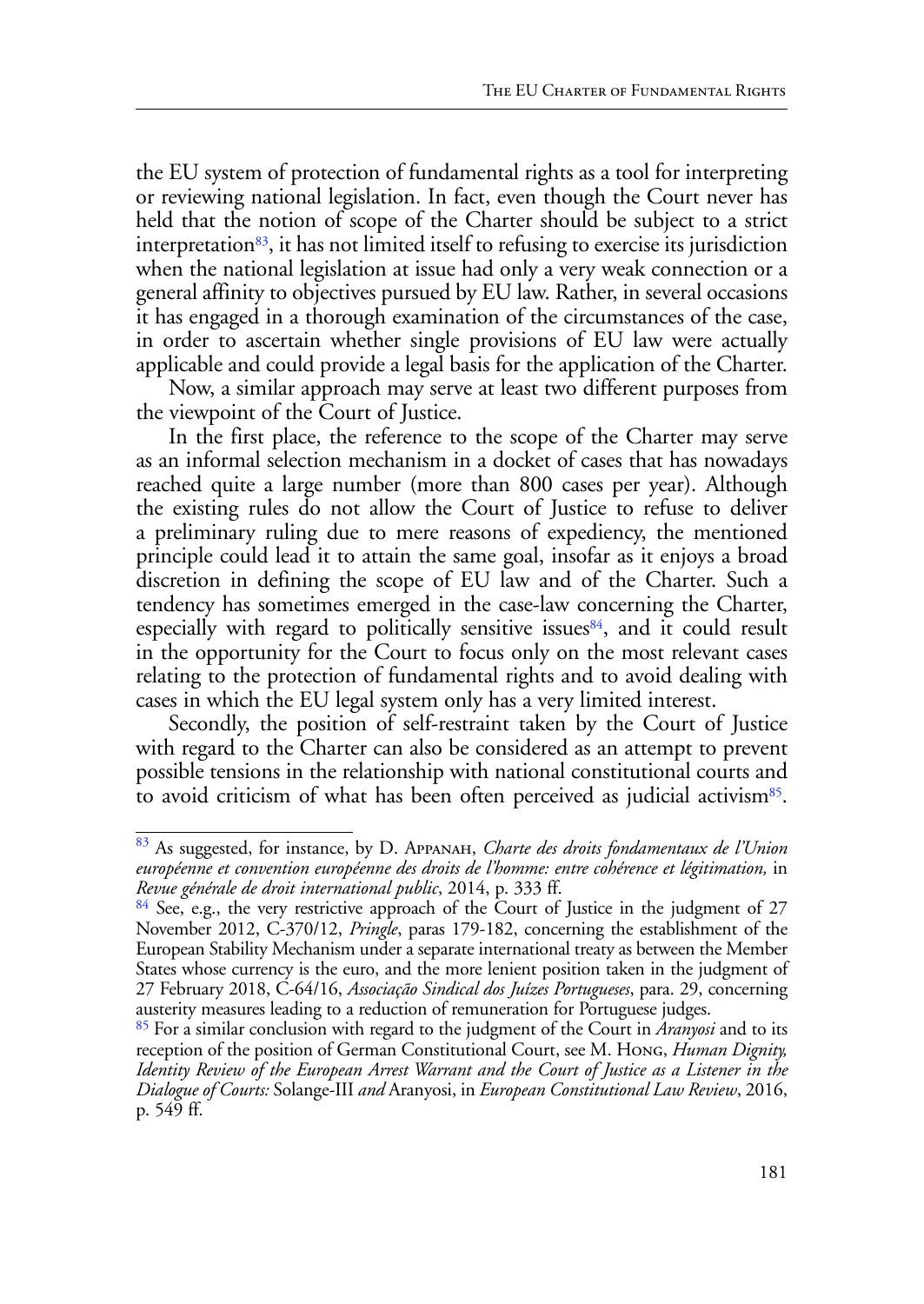While the new role of the Charter in the legal system of the European Union brought about some discomfort, fuelling concerns about its capacity to supersede the different extent of the protection of fundamental rights as granted by national Constitutions<sup>86</sup>, a cautious interpretation of Article 51 of the Charter may help mitigate those fears.

However, it is worth noting that this approach may also entail some risks. On the one hand, in the long run it is likely to trigger a reduction in the requests for preliminary rulings in cases concerning the protection of fundamental rights, especially from lower courts, as they are under no obligation to refer questions of interpretation and may not be willing to do so if the threshold for access to the Court is unclear. On the other hand, should the definition of the scope of the Charter represent a selective tool with regard to preliminary rulings, this could lead to inconsistencies in the interpretation and to the application of Article 51 of the Charter itself on a case-by-case basis rather than in accordance with objective criteria.

As the matter now stands, although the phrase «implementing Union law» contained in Article 51 is indisputably the starting point of the discussion, the Court did not lay out a consistent framework for the interpretation of the notion, but has preferred to rely on fragmentary indications, sometimes linked to the peculiar features of the cases referred to it. In this regard, several issues still call for thorough clarification, both in order to elucidate the theoretical relevance of the Charter in the European legal system and to ensure the smooth functioning of the cooperation with national courts, given the direct connection between the applicability of the Charter and the jurisdiction of the Court of Justice.

In particular, the Court will hopefully endeavour to explain whether it considers that the envisaged categories of cases in which the Charter is certainly applicable constitute an exhaustive list or, as happened for

<sup>&</sup>lt;sup>86</sup> The respective roles of the Court of Justice and of national Constitutional Courts are discussed in D. Paris, *Constitutional Courts as Guardians of EU Fundamental Rights? Centralised Judicial Review of Legislation and the Charter of Fundamental Rights of the EU*, in *European Constitutional Law Review*, 2015, p. 389 ff. With particular reference to the position of the Italian Constitutional Court, see, among others: D. BURCHARDT, *Belittling the Primacy of EU Law in Taricco II*, in verfassungsblog.de, pubblicato il 7 dicembre 2017; P. Mori, *Taricco II o del primato della Carta dei diritti fondamentali e delle tradizioni costituzionali comuni agli Stati membri*, in *DUE – Osservatorio europeo*, December 2017; L.S. Rossi, *La sentenza 269/2017 della Corte costituzionale italiana: obiter "creativi" (o distruttivi?) sul ruolo dei giudici italiani di fronte al diritto dell'Unione europea*, in www.federalismi.it, n. 3/2018; D. Sarmiento, *To bow at the rhytm of an Italian tune*, in despiteourdifferencesblog.wordpress.com, published 5 December 2017; C. Schepisi, *La Corte costituzionale e il dopo* Taricco*. Un altro colpo al primato e all'efficacia diretta?*, in *DUE – Osservatorio europeo*, December 2017.